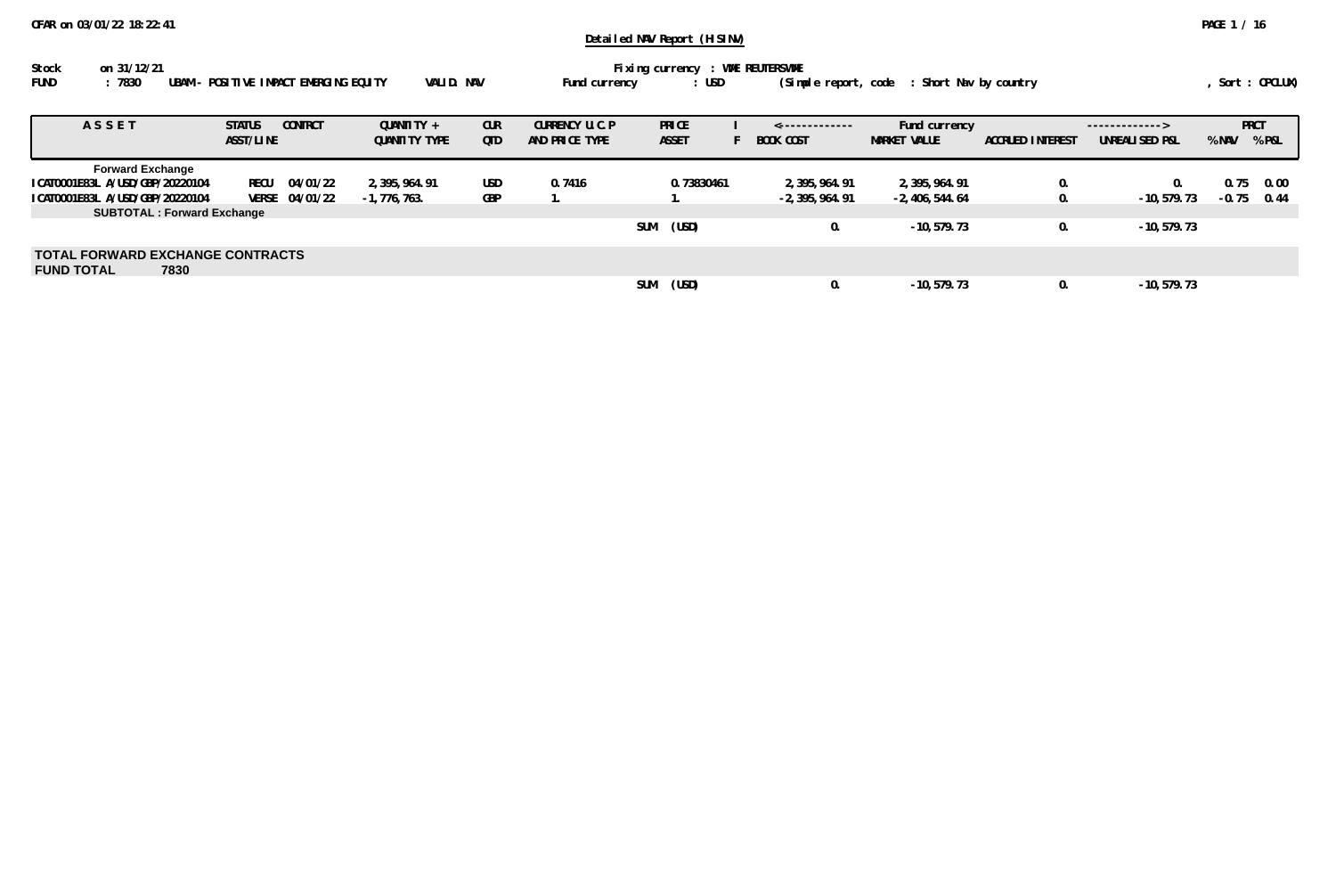| ASSET                                           | <b>STATUS</b><br><b>CONTRCT</b>      | QUANTITY +    | <b>CUR</b> | CURRENCY U.C.P |   |            | PRICE        |    | $\leftarrow$ ------------- | Fund currency       |                         | ------------->    | <b>PRCT</b>    |
|-------------------------------------------------|--------------------------------------|---------------|------------|----------------|---|------------|--------------|----|----------------------------|---------------------|-------------------------|-------------------|----------------|
|                                                 | ASST/LINE                            | QUANTITY TYPE | QTD        | AND PRICE TYPE |   |            | <b>ASSET</b> | F. | <b>BOOK COST</b>           | <b>MARKET VALUE</b> | <b>ACCRUED INTEREST</b> | UNREALISED P&L    | % NAV % P&L    |
| <b>BERMUDA</b>                                  |                                      |               |            |                |   |            |              |    |                            |                     |                         |                   |                |
| <b>Ordinary shares</b>                          |                                      |               |            |                |   |            |              |    |                            |                     |                         |                   |                |
| 434375 ALIBABA HEALTH INFORMATION               |                                      | 4, 456, 000.  | P HKD      | 12.4357        | M |            | 6.59         |    | 7, 127, 183. 53            | 3,766,536.41        | 0.                      | $-3, 360, 647.12$ | $1.17 - 47.15$ |
| <b>SUBTOTAL : Ordinary shares</b>               |                                      |               |            |                |   |            |              |    |                            |                     |                         |                   |                |
|                                                 |                                      |               |            |                |   | <b>SUM</b> | (USD)        |    | 7, 127, 183. 53            | 3,766,536.41        | 0.                      | $-3, 360, 647.12$ | $1.17 - 47.15$ |
| <b>SUBTOTAL: BERMUDA</b>                        |                                      |               |            |                |   |            |              |    |                            |                     |                         |                   |                |
|                                                 |                                      |               |            |                |   | <b>SUM</b> | (USD)        |    | 7, 127, 183, 53            | 3,766,536.41        | 0.                      | $-3.360.647.12$   | $1.17 - 47.15$ |
|                                                 |                                      |               |            |                |   |            |              |    |                            |                     |                         |                   |                |
| <b>BRAZIL</b>                                   |                                      |               |            |                |   |            |              |    |                            |                     |                         |                   |                |
| <b>Ordinary shares</b>                          |                                      |               |            |                |   |            |              |    |                            |                     |                         |                   |                |
| 279440 DIRECIONAL ENGHENERIA                    |                                      | 1,285,578.    | P BRL      | 12.5144        | M |            | 12.71        |    | 2, 947, 412. 73            | 2, 933, 520.05      | 0.                      | $-13,892.68$      | $0.91 - 0.47$  |
| 736708 YDUQS PARTICIPACOES - REGISTERED SHS     |                                      | 625, 849.     | P BRL      | 27.0179        | M |            | 20.56        |    | 3, 101, 107.05             | 2,310,137.09        | 0.                      | $-790, 969.96$    | $0.72 - 25.51$ |
| <b>SUBTOTAL: Ordinary shares</b>                |                                      |               |            |                |   |            |              |    |                            |                     |                         |                   |                |
|                                                 |                                      |               |            |                |   | <b>SUM</b> | (USD)        |    | 6,048,519.78               | 5, 243, 657. 14     | 0.                      | $-804, 862.64$    | $1.63 - 13.31$ |
|                                                 |                                      |               |            |                |   |            |              |    |                            |                     |                         |                   |                |
| <b>Preferential shares</b>                      |                                      |               | P BRL      | 12.0591        | M |            | 13.11        |    |                            |                     |                         |                   | $1.33$ 6.57    |
| 654313 CEMIG PREF (CIA ENERG. MINAS GERAIS)     | <b>SUBTOTAL: Preferential shares</b> | 1,822,490.    |            |                |   |            |              |    | 4,025,067.25               | 4, 289, 561. 76     | 0.                      | 264, 494.51       |                |
|                                                 |                                      |               |            |                |   | SUM        | (USD)        |    | 4,025,067.25               | 4, 289, 561. 76     | 0.                      | 264, 494.51       | $1.33$ 6.57    |
|                                                 |                                      |               |            |                |   |            |              |    |                            |                     |                         |                   |                |
| <b>SUBTOTAL: BRAZIL</b>                         |                                      |               |            |                |   |            |              |    |                            |                     |                         |                   |                |
|                                                 |                                      |               |            |                |   | <b>SUM</b> | (USD)        |    | 10, 073, 587, 03           | 9,533,218.9         | 0.                      | $-540, 368.13$    | $2.97 - 5.36$  |
|                                                 |                                      |               |            |                |   |            |              |    |                            |                     |                         |                   |                |
| <b>CHINA</b>                                    |                                      |               |            |                |   |            |              |    |                            |                     |                         |                   |                |
| <b>Ordinary shares</b>                          |                                      |               |            |                |   |            |              |    |                            |                     |                         |                   |                |
| 32313 BYD COMPANY LTD -H-                       |                                      | 111,500.      | P HKD      | 215.2857       | M |            | 266.6        |    | 3,085,821.19               | 3, 812, 822. 48     | 0.                      | 727,001.29        | 1.19 23.56     |
| 839225 MING YANG SMART/REGSH                    |                                      | 1,841,500.    | P CNY      | 22.5834        | M |            | 26.1         |    | 6, 459, 304. 34            | 7,541,242.06        | 0.                      | 1,081,937.72      | 2.35<br>16.75  |
| 63789 NARI TECHNOLOGY -A-                       |                                      | 1,859,889.    | P CNY      | 28.571         | M |            | 40.03        |    | 8, 173, 350. 46            | 11,681,625.16       | 0.                      | 3,508,274.7       | 3.63 42.92     |
| 86583 SHANDONG WEIGAO GRP -H-                   |                                      | 6,764,800.    | P HKD      | 13.0162        | M |            | 9.73         |    | 11, 322, 378.01            | 8, 442, 661. 46     | 0.                      | $-2, 879, 716.55$ | $2.63 - 25.43$ |
| 605083 WUXI LEAD INTELLIGENT EQUIPMENT-A-       |                                      | 375, 641.     | P CNY      | 56.7763        | M |            | 74.37        |    | 3, 283, 354. 15            | 4, 383, 302. 26     | 0.                      | 1,099,948.11      | 1.36 33.50     |
| 480764 XI AN LONGI SILICON MATERIALS CORP       |                                      | 721, 338.     | P CNY      | 72.2404        | M |            | 86.2         |    | 8,039,068.78               | 9,756,110.88        | 0.                      | 1,717,042.1       | 3.04 21.36     |
| 260411 XINJIANG GOLDWIND SCIENCE & TECHN CO LTD |                                      | 2,586,600.    | P HKD      | 13.9073        | M |            | 15.22        |    | 4, 625, 180. 27            | 5,049,582.81        | 0.                      | 424, 402.54       | $1.57$ 9.18    |
| 63776 YUTONG BUS CO., LTD                       |                                      | 2,609,453.    | P CNY      | 13.3032        | M |            | 11.02        |    | 5, 256, 565. 68            | 4,511,923.46        | 0.                      | $-744, 642.22$    | $1.40 - 14.17$ |
| 379885 ZHEJIANG CHINT ELECTRICS CO LTD          |                                      | 962, 731.     | P CNY      | 39.9271        | M |            | 53.89        |    | 5, 940, 620. 32            | 8, 140, 363. 35     | 0.                      | 2, 199, 743.03    | 2.53 37.03     |
| <b>SUBTOTAL: Ordinary shares</b>                |                                      |               |            |                |   |            |              |    |                            |                     |                         |                   |                |
|                                                 |                                      |               |            |                |   | SUM        | (USD)        |    | 56, 185, 643. 2            | 63, 319, 633. 92    | 0.                      | 7, 133, 990. 72   | 19.70 12.70    |
| <b>SUBTOTAL: CHINA</b>                          |                                      |               |            |                |   |            |              |    |                            |                     |                         |                   |                |
|                                                 |                                      |               |            |                |   | <b>SUM</b> | (USD)        |    | 56, 185, 643. 2            | 63, 319, 633. 92    | 0.                      | 7, 133, 990. 72   | 19.70 12.70    |
| <b>CAYMAN ISLANDS</b>                           |                                      |               |            |                |   |            |              |    |                            |                     |                         |                   |                |
| <b>Ordinary shares</b>                          |                                      |               |            |                |   |            |              |    |                            |                     |                         |                   |                |
| 585140 CN YUHUA EDU REGS 144A                   |                                      | 12, 156, 000. | P HKD      | 3.7911         | M |            | 2.79         |    | 5, 919, 944. 35            | 4, 350, 172.39      | 0.                      | $-1, 569, 771.96$ | $1.35 - 26.52$ |
| 642157 PAGSEGURO DIGITAL LTD                    |                                      | 173, 974.     | P USD      | 35.5697        | M |            | 26.22        |    | 6, 188, 200. 63            | 4, 561, 598. 28     | 0.                      | $-1,626,602.35$   | $1.42 - 26.29$ |
| 673378 PINDUODUO                                |                                      | 97, 401.      | P USD      | 81.1917        | M |            | 58.3         |    | 7, 908, 153.88             | 5, 678, 478.3       | 0.                      | $-2, 229, 675.58$ | $1.77 - 28.19$ |
| 222474 SINO BIOPHARMA                           |                                      | 11,567,500.   | P HKD      | 6.6998         | M |            | 5.46         |    | 9, 969, 608. 15            | 8, 101, 094. 98     | 0.                      | $-1, 868, 513.17$ | $2.52 - 18.74$ |
| 393056 XINYI SOLAR HOLDINGS LTD                 |                                      | 5, 955, 902.  | P HKD      | 13.7961        | M |            | 13.22        |    | 10, 566, 387. 95           | 10, 099, 283.69     | 0.                      | -467, 104. 26     | $3.14 - 4.42$  |

FUND : 7830 UBAM - POSITIVE IMPACT EMERGING EQUITY VALID. NAV Fund currency : USD (Simple report, code : Short Nav by country , Sort : OPCLUX)

**Stock on 31/12/21 Fixing currency : WME REUTERSWME**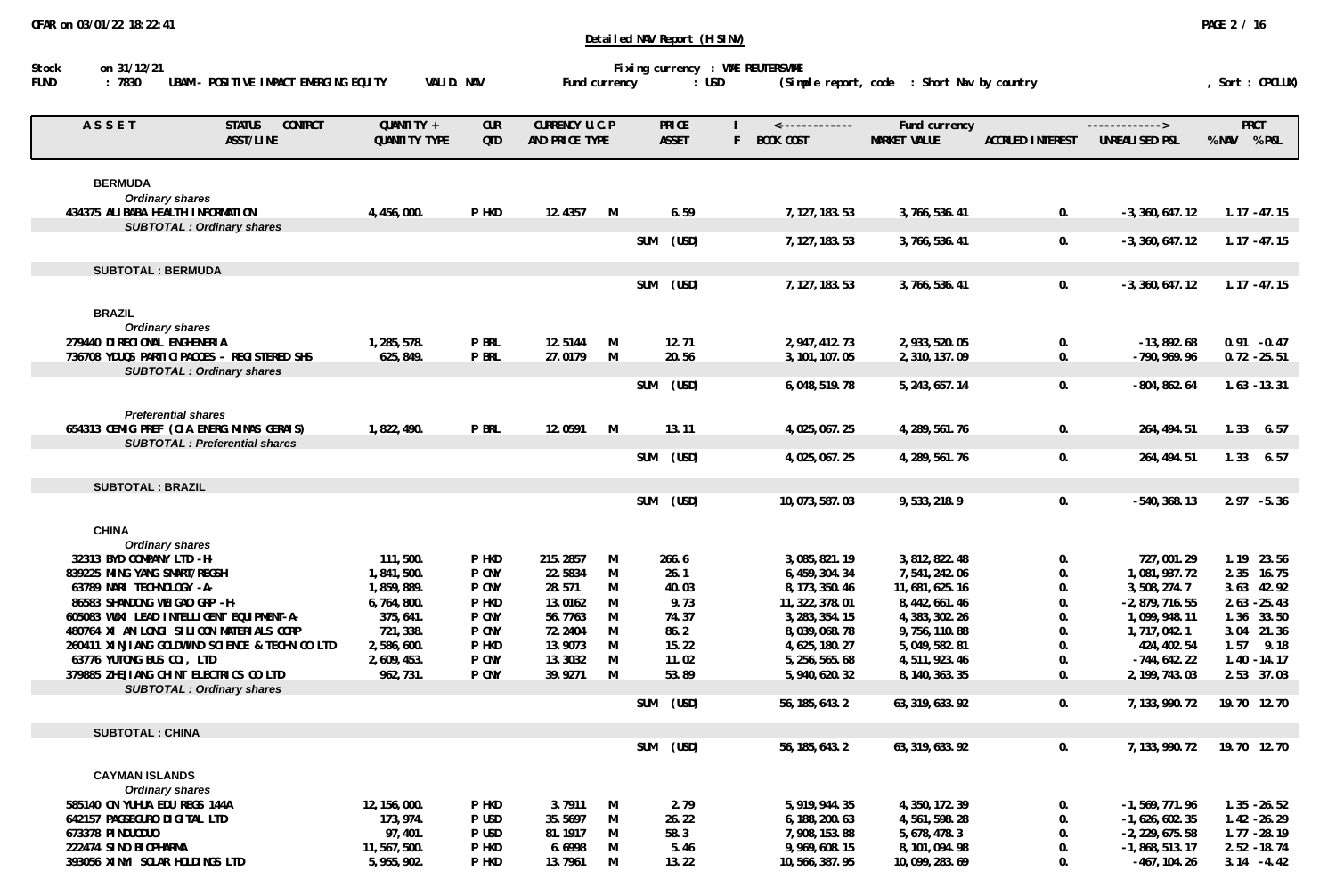| on 31/12/21<br>Stock                                        |                                              |                             |                          |                                  |        |                              | Detailed NAV Report (HISINV) | Fixing currency : WME REUTERSWME         |                                             |                         |                                    |                                 |
|-------------------------------------------------------------|----------------------------------------------|-----------------------------|--------------------------|----------------------------------|--------|------------------------------|------------------------------|------------------------------------------|---------------------------------------------|-------------------------|------------------------------------|---------------------------------|
| : 7830<br>FUND                                              | UBAM - POSITIVE IMPACT EMERGING EQUITY       | VALID. NAV                  |                          | Fund currency                    |        |                              | $:$ USD                      |                                          | (Simple report, code : Short Nav by country |                         |                                    | , Sort : OPCLUX)                |
| ASSET                                                       | <b>STATUS</b><br><b>CONTRCT</b><br>ASST/LINE | QUANTITY +<br>QUANTITY TYPE | <b>CUR</b><br><b>QTD</b> | CURRENCY U.C.P<br>AND PRICE TYPE |        | <b>PRICE</b><br><b>ASSET</b> |                              | <-------------<br><b>BOOK COST</b><br>F. | Fund currency<br>MARKET VALUE               | <b>ACCRUED INTEREST</b> | -------------><br>UNREALISED P&L   | <b>PRCT</b><br>% NAV % P&L      |
| 720834 YADEA GROUP HOLDINGS LTD                             |                                              | 3,830,000.                  | P HKD                    | 13.3142                          | M      | 15.2                         |                              | 6,546,573.09                             | 7,467,133.83                                | 0.                      | 920, 560. 74                       | 2.32 14.06                      |
|                                                             | <b>SUBTOTAL: Ordinary shares</b>             |                             |                          |                                  |        | SUM                          | (USD)                        | 47,098,868.05                            | 40, 257, 761. 47                            | 0.                      | $-6, 841, 106.58$                  | $12.53 - 14.52$                 |
|                                                             | <b>SUBTOTAL: CAYMAN ISLANDS</b>              |                             |                          |                                  |        | SUM                          | (USD)                        | 47,098,868.05                            | 40, 257, 761. 47                            | 0.                      | $-6, 841, 106.58$                  | $12.53 - 14.52$                 |
| <b>UNITED KINGDOM</b><br><b>Ordinary shares</b>             |                                              |                             |                          |                                  |        |                              |                              |                                          |                                             |                         |                                    |                                 |
| 142300 MONDI PLC                                            | <b>SUBTOTAL: Ordinary shares</b>             | 403, 777.                   | P GBP                    | 17.6012                          | M      |                              | 18.26                        | 9,547,046.37                             | 9,986,349.73                                | 0.                      | 439, 303. 36                       | $3.11$ 4.60                     |
|                                                             |                                              |                             |                          |                                  |        | <b>SUM</b>                   | (USD)                        | 9,547,046.37                             | 9,986,349.73                                | 0.                      | 439, 303. 36                       | $3.11$ 4.60                     |
|                                                             | <b>SUBTOTAL: UNITED KINGDOM</b>              |                             |                          |                                  |        |                              |                              |                                          |                                             |                         |                                    |                                 |
| <b>HONG KONG</b><br><b>Ordinary shares</b>                  |                                              |                             |                          |                                  |        | <b>SUM</b>                   | (USD)                        | 9,547,046.37                             | 9,986,349.73                                | 0.                      | 439, 303.36                        | $3.11$ 4.60                     |
| 635363 CHINA EDUCATION GROUP HOLDINGS<br>10447 MTR CORP LTD |                                              | 4,766,000.                  | P HKD<br>P HKD           | 14.603<br>43.3628                | M<br>M | 12.66<br>41.85               |                              | 8, 954, 260. 26<br>8, 442, 438.83        | 7,739,257.86<br>8, 125, 176. 2              | 0.<br>0.                | $-1, 215, 002.4$<br>$-317, 262.63$ | $2.41 - 13.57$<br>$2.53 - 3.76$ |
| 246268 SWIRE PROPERTIES LTD                                 |                                              | 1,513,651.<br>2,933,600.    | P HKD                    | 21.5242                          | M      | 19.54                        |                              | 8, 123, 063.8                            | 7, 352, 533.8                               | 0.                      | $-770,530.$                        | $2.29 - 9.49$                   |
|                                                             | <b>SUBTOTAL: Ordinary shares</b>             |                             |                          |                                  |        | SUM                          | (USD)                        | 25, 519, 762. 89                         | 23, 216, 967.86                             | 0.                      | $-2, 302, 795.03$                  | $7.22 - 9.02$                   |
| <b>SUBTOTAL: HONG KONG</b>                                  |                                              |                             |                          |                                  |        |                              |                              |                                          |                                             |                         |                                    |                                 |
| <b>HUNGARY</b><br><b>Ordinary shares</b>                    |                                              |                             |                          |                                  |        | <b>SUM</b>                   | (USD)                        | 25, 519, 762.89                          | 23, 216, 967.86                             | 0.                      | $-2, 302, 795.03$                  | $7.22 - 9.02$                   |
| 377207 RICHTER GEDEON                                       |                                              | 337, 881.                   | P HUF                    | 8449.4926                        | M      | 8725.                        |                              | 9, 273, 110.04                           | 9,096,031.81                                | 0.                      | $-177,078.23$                      | $2.83 - 1.91$                   |
|                                                             | <b>SUBTOTAL: Ordinary shares</b>             |                             |                          |                                  |        | SUM                          | (USD)                        | 9, 273, 110.04                           | 9,096,031.81                                | 0.                      | $-177,078.23$                      | $2.83 - 1.91$                   |
| <b>SUBTOTAL: HUNGARY</b>                                    |                                              |                             |                          |                                  |        |                              |                              |                                          |                                             |                         |                                    |                                 |
| <b>INDONESIA</b><br><b>Ordinary shares</b>                  |                                              |                             |                          |                                  |        | SUM                          | (USD)                        | 9.273.110.04                             | 9,096,031.81                                | 0.                      | $-177.078.23$                      | $2.83 - 1.91$                   |
| 275028 BANK RAKYAT INDONESIA                                | <b>SUBTOTAL: Ordinary shares</b>             | 31,632,900.                 | P IDR                    | 3906.2063                        | M      | 4110.                        |                              | 8, 614, 914. 37                          | 9, 121, 990. 16                             | 0.                      | 507, 075.79                        | 2.84<br>5.89                    |
|                                                             |                                              |                             |                          |                                  |        | SUM (USD)                    |                              | 8, 614, 914. 37                          | 9, 121, 990. 16                             | 0.                      | 507, 075.79                        | 2.84 5.89                       |
| <b>SUBTOTAL: INDONESIA</b>                                  |                                              |                             |                          |                                  |        |                              |                              |                                          | 9, 121, 990. 16                             |                         |                                    |                                 |
| <b>INDIA</b>                                                |                                              |                             |                          |                                  |        | <b>SUM</b>                   | (USD)                        | 8, 614, 914. 37                          |                                             | 0.                      | 507, 075.79                        | 2.84 5.89                       |

 **Ordinary shares**

 **107633 CIPLA SHS DEMATERIALISED 945,765. P INR 871.745 M 944.1 11,105,985.14 12,011,689.51 0. 905,704.37 3.74 8.16**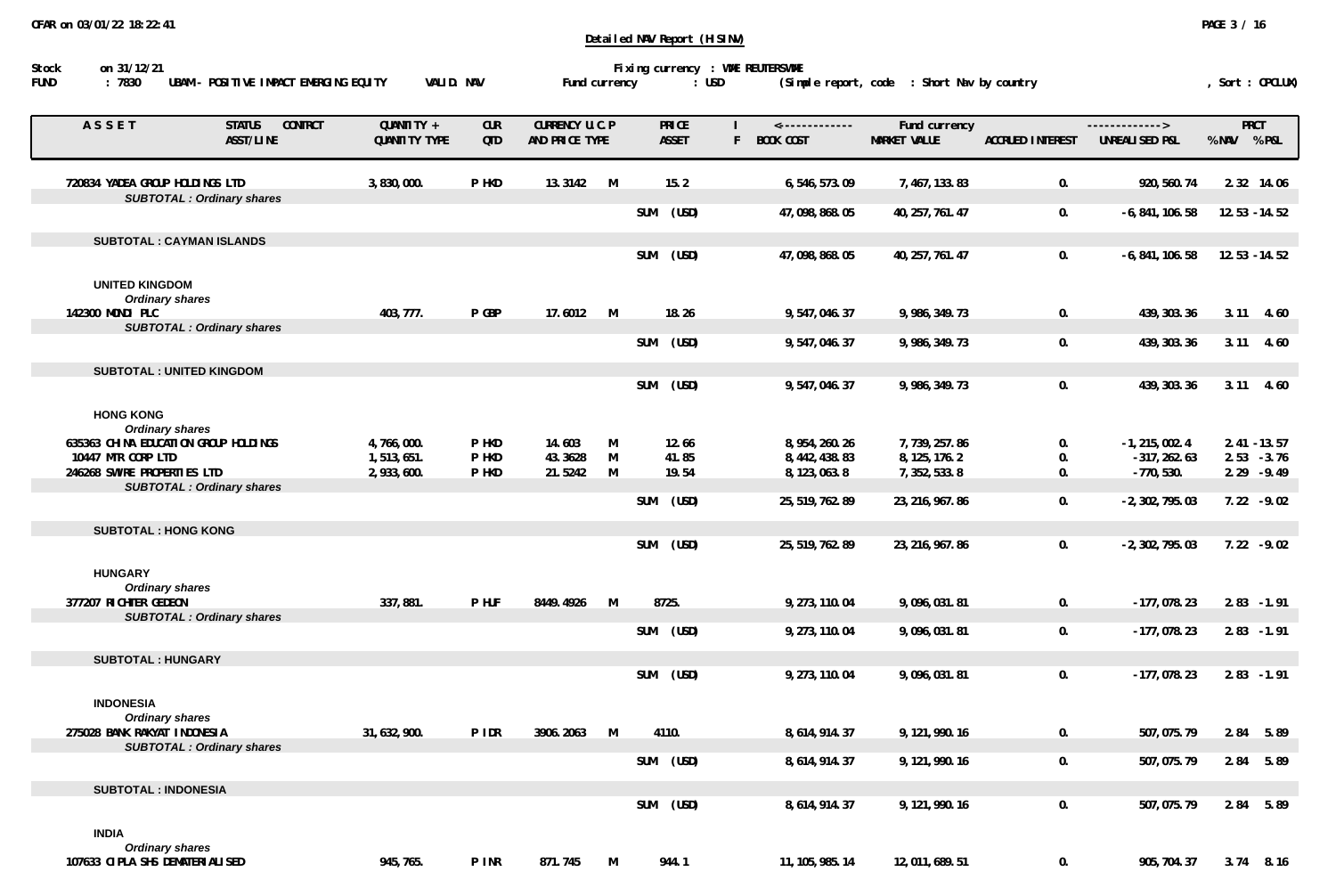| ASSET                                               | <b>STATUS</b><br><b>CONTRCT</b><br>ASST/LINE | QUANTITY +<br>QUANTITY TYPE | <b>CUR</b><br><b>QTD</b> | CURRENCY U.C.P<br>AND PRICE TYPE |        |            | <b>PRICE</b><br><b>ASSET</b> | <-------------<br>BOOK COST<br>F | Fund currency<br><b>MARKET VALUE</b> | <b>ACCRUED INTEREST</b> | $-----------$<br>UNREALISED P&L     | <b>PRCT</b><br>% NAV % P&L |                |
|-----------------------------------------------------|----------------------------------------------|-----------------------------|--------------------------|----------------------------------|--------|------------|------------------------------|----------------------------------|--------------------------------------|-------------------------|-------------------------------------|----------------------------|----------------|
|                                                     | <b>SUBTOTAL: Ordinary shares</b>             |                             |                          |                                  |        |            |                              |                                  |                                      |                         |                                     |                            |                |
|                                                     |                                              |                             |                          |                                  |        | SUM        | (USD)                        | 11, 105, 985. 14                 | 12,011,689.51                        | 0.                      | 905, 704.37                         | 3.74                       | 8.16           |
| <b>SUBTOTAL: INDIA</b>                              |                                              |                             |                          |                                  |        |            |                              |                                  |                                      |                         |                                     |                            |                |
|                                                     |                                              |                             |                          |                                  |        | SUM        | (USD)                        | 11, 105, 985. 14                 | 12,011,689.51                        | 0.                      | 905, 704.37                         | 3.74                       | 8.16           |
| <b>KENYA</b>                                        |                                              |                             |                          |                                  |        |            |                              |                                  |                                      |                         |                                     |                            |                |
| <b>Ordinary shares</b>                              |                                              |                             |                          |                                  |        |            |                              |                                  |                                      |                         |                                     |                            |                |
| 264244 SAFARICOM                                    |                                              | 23, 530, 910.               | P KES                    | 37.3699                          | M      |            | 37.95                        | 8,004,656.07                     | 7,892,159.91                         | 0.                      | $-112, 496.16$                      | $2.46 - 1.41$              |                |
|                                                     | <b>SUBTOTAL : Ordinary shares</b>            |                             |                          |                                  |        | SUM        | (USD)                        | 8,004,656.07                     | 7,892,159.91                         | 0.                      | $-112, 496.16$                      | $2.46 - 1.41$              |                |
|                                                     |                                              |                             |                          |                                  |        |            |                              |                                  |                                      |                         |                                     |                            |                |
| <b>SUBTOTAL: KENYA</b>                              |                                              |                             |                          |                                  |        |            |                              |                                  |                                      |                         |                                     |                            |                |
|                                                     |                                              |                             |                          |                                  |        | <b>SUM</b> | (USD)                        | 8,004,656.07                     | 7,892,159.91                         | 0.                      | $-112, 496.16$                      | $2.46 - 1.41$              |                |
| <b>KOREA, REPUBLIC OF</b>                           |                                              |                             |                          |                                  |        |            |                              |                                  |                                      |                         |                                     |                            |                |
| <b>Ordinary shares</b>                              |                                              |                             | <b>P KRW</b>             | 50579.4947                       |        |            |                              |                                  |                                      |                         |                                     | $1.19 - 6.79$              |                |
| 862267 DOOSANFC --- REGISTERED SHS<br>16952 LG CHEM |                                              | 94,534.<br>15,533.          | <b>P KRW</b>             | 776538.0802                      | M<br>M | 615000.    | 48000.                       | 4,095,403.17<br>10, 183, 478. 22 | 3, 817, 145. 43<br>8,035,999.34      | 0.<br>0.                | $-278, 257.74$<br>$-2, 147, 478.88$ | $2.50 - 21.09$             |                |
| 355920 SAMSUNG SDI CO LTD                           |                                              | 13,586.                     | <b>P KRW</b>             | 628645.2464                      | M      | 655000.    |                              | 7, 385, 728. 35                  | 7,485,871.1                          | 0.                      | 100, 142. 75                        | 2.33                       | 1.36           |
|                                                     | <b>SUBTOTAL: Ordinary shares</b>             |                             |                          |                                  |        |            |                              |                                  |                                      |                         |                                     |                            |                |
|                                                     |                                              |                             |                          |                                  |        | <b>SUM</b> | (USD)                        | 21, 664, 609. 74                 | 19, 339, 015.87                      | 0.                      | $-2, 325, 593.87$                   | $6.02 - 10.73$             |                |
|                                                     | <b>SUBTOTAL: KOREA, REPUBLIC OF</b>          |                             |                          |                                  |        |            |                              |                                  |                                      |                         |                                     |                            |                |
|                                                     |                                              |                             |                          |                                  |        | <b>SUM</b> | (USD)                        | 21, 664, 609. 74                 | 19, 339, 015.87                      | 0.                      | $-2, 325, 593.87$                   |                            | $6.02 - 10.73$ |
|                                                     |                                              |                             |                          |                                  |        |            |                              |                                  |                                      |                         |                                     |                            |                |
| <b>LUXEMBOURG</b><br><b>Ordinary shares</b>         |                                              |                             |                          |                                  |        |            |                              |                                  |                                      |                         |                                     |                            |                |
| 753593 BANDHAN BANK LTD                             |                                              | 1,910,706.                  | P INR                    | 312.3526                         | M      |            | 252.7                        | 8,050,533.7                      | 6, 495, 341. 23                      | 0.                      | $-1, 555, 192.47$                   |                            | $2.02 - 19.32$ |
| 797891 TRANSACTION CAPITAL LTD                      |                                              | 1,959,352.                  | P ZAR                    | 30.3266                          | M      |            | 45.03                        | 3, 802, 160. 74                  | 5,528,160.14                         | 0.                      | 1,725,999.4                         | 1.72 45.40                 |                |
|                                                     | <b>SUBTOTAL : Ordinary shares</b>            |                             |                          |                                  |        |            |                              |                                  |                                      |                         |                                     |                            |                |
|                                                     |                                              |                             |                          |                                  |        | <b>SUM</b> | (USD)                        | 11, 852, 694. 44                 | 12, 023, 501.37                      | 0.                      | 170, 806.93                         | $3.74$ 1.44                |                |
| <b>SUBTOTAL: LUXEMBOURG</b>                         |                                              |                             |                          |                                  |        |            |                              |                                  |                                      |                         |                                     |                            |                |
|                                                     |                                              |                             |                          |                                  |        | <b>SUM</b> | (USD)                        | 11, 852, 694. 44                 | 12, 023, 501.37                      | 0.                      | 170, 806.93                         | $3.74$ 1.44                |                |
|                                                     |                                              |                             |                          |                                  |        |            |                              |                                  |                                      |                         |                                     |                            |                |
| <b>MEXICO</b>                                       |                                              |                             |                          |                                  |        |            |                              |                                  |                                      |                         |                                     |                            |                |
| <b>Ordinary shares</b><br>395872 GENTERA            |                                              | 8,885,908.                  | P MXN                    | 11.1808                          | M      |            | 13.18                        | 4, 814, 151. 27                  | 5, 722, 758. 73                      | 0.                      | 908, 607.46                         | 1.78 18.87                 |                |
|                                                     | <b>SUBTOTAL: Ordinary shares</b>             |                             |                          |                                  |        |            |                              |                                  |                                      |                         |                                     |                            |                |
|                                                     |                                              |                             |                          |                                  |        | <b>SUM</b> | (USD)                        | 4, 814, 151. 27                  | 5, 722, 758. 73                      | 0.                      | 908, 607.46                         | 1.78 18.87                 |                |
| <b>SUBTOTAL: MEXICO</b>                             |                                              |                             |                          |                                  |        |            |                              |                                  |                                      |                         |                                     |                            |                |
|                                                     |                                              |                             |                          |                                  |        | SUM        | (USD)                        | 4, 814, 151. 27                  | 5,722,758.73                         | 0.                      | 908, 607.46                         | 1.78 18.87                 |                |
|                                                     |                                              |                             |                          |                                  |        |            |                              |                                  |                                      |                         |                                     |                            |                |
| <b>THAILAND</b>                                     |                                              |                             |                          |                                  |        |            |                              |                                  |                                      |                         |                                     |                            |                |
| <b>Ordinary shares</b>                              |                                              |                             |                          |                                  |        |            |                              |                                  |                                      |                         |                                     |                            |                |
| 439079 ENERGY ABSOLUTE FOREIGN REGISTER             |                                              | 1,839,100.                  | P THB                    | 63.7948 M                        |        |            | 96.                          | 3, 635, 027. 62                  | 5, 285, 246. 95                      | 0.                      | 1,650,219.33                        |                            | 1.64 45.40     |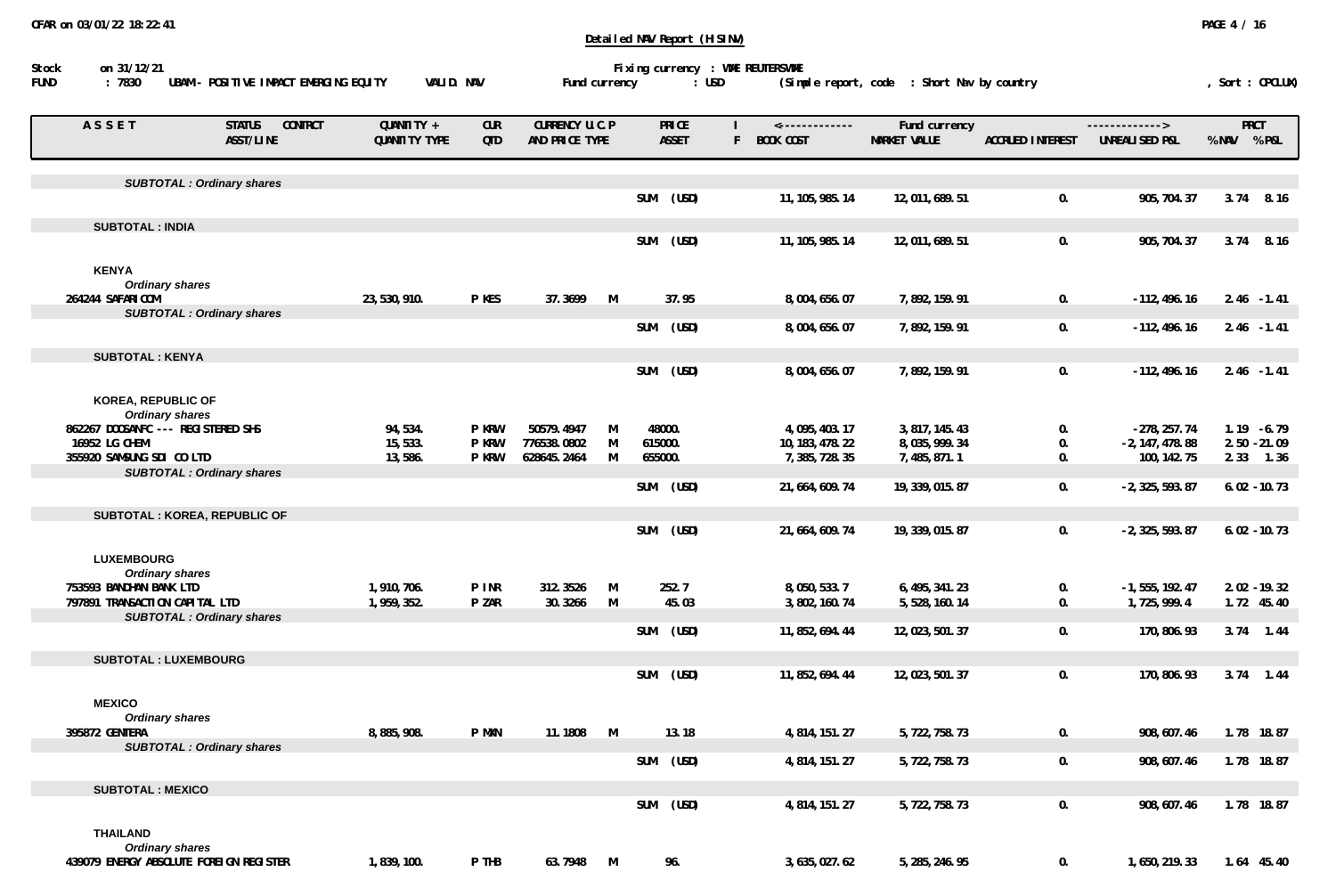| ASSET                                      | <b>CONTRCT</b><br><b>STATUS</b><br><b>ASST/LINE</b> | QUANTITY +<br>QUANTITY TYPE | <b>CUR</b><br><b>QTD</b> | CURRENCY U.C.P<br>AND PRICE TYPE |          |            | <b>PRICE</b><br><b>ASSET</b> | F | <-------------<br>BOOK COST | Fund currency<br><b>MARKET VALUE</b> | <b>ACCRUED INTEREST</b> | -------------><br>UNREALISED P&L | <b>PRCT</b><br>% NAV % P&L |
|--------------------------------------------|-----------------------------------------------------|-----------------------------|--------------------------|----------------------------------|----------|------------|------------------------------|---|-----------------------------|--------------------------------------|-------------------------|----------------------------------|----------------------------|
|                                            |                                                     |                             |                          |                                  |          |            |                              |   |                             |                                      |                         |                                  |                            |
|                                            | <b>SUBTOTAL: Ordinary shares</b>                    |                             |                          |                                  |          | <b>SUM</b> | (USD)                        |   | 3, 635, 027.62              | 5, 285, 246.95                       | 0.                      | 1,650,219.33                     | 1.64 45.40                 |
| <b>SUBTOTAL: THAILAND</b>                  |                                                     |                             |                          |                                  |          |            |                              |   |                             |                                      |                         |                                  |                            |
|                                            |                                                     |                             |                          |                                  |          | <b>SUM</b> | (USD)                        |   | 3, 635, 027.62              | 5, 285, 246.95                       | 0.                      | 1,650,219.33                     | 1.64 45.40                 |
|                                            |                                                     |                             |                          |                                  |          |            |                              |   |                             |                                      |                         |                                  |                            |
| <b>TURKEY</b>                              |                                                     |                             |                          |                                  |          |            |                              |   |                             |                                      |                         |                                  |                            |
| <b>Ordinary shares</b>                     |                                                     |                             | P TRY                    | 1.5083                           |          |            | 1.44                         |   |                             |                                      |                         |                                  |                            |
| 81917 TURKIYE SINAI KALK                   | <b>SUBTOTAL: Ordinary shares</b>                    | 17,056,581.                 |                          |                                  | M        |            |                              |   | 3, 322, 550. 23             | 1,849,541.36                         | 0.                      | $-1, 473, 008.87$                | $0.58 - 44.33$             |
|                                            |                                                     |                             |                          |                                  |          | <b>SUM</b> | (USD)                        |   | 3, 322, 550. 23             | 1,849,541.36                         | 0.                      | $-1, 473, 008.87$                | $0.58 - 44.33$             |
|                                            |                                                     |                             |                          |                                  |          |            |                              |   |                             |                                      |                         |                                  |                            |
| <b>SUBTOTAL: TURKEY</b>                    |                                                     |                             |                          |                                  |          |            |                              |   |                             |                                      |                         |                                  |                            |
|                                            |                                                     |                             |                          |                                  |          | <b>SUM</b> | (USD)                        |   | 3, 322, 550. 23             | 1,849,541.36                         | 0.                      | $-1, 473, 008.87$                | $0.58 - 44.33$             |
| TAIWAN, PV. OF CHINA                       |                                                     |                             |                          |                                  |          |            |                              |   |                             |                                      |                         |                                  |                            |
| <b>Ordinary shares</b>                     |                                                     |                             |                          |                                  |          |            |                              |   |                             |                                      |                         |                                  |                            |
| 9811 ADVANTECH CO LTD                      |                                                     | 702,682.                    | P TWD                    | 345.3648                         | M        |            | 396.5                        |   | 8,620,046.47                | 10,070,230.98                        | 0.                      | 1,450,184.51                     | 3.13 16.82                 |
| 362394 CLEANAWAY CO                        |                                                     | 1,361,000.                  | P TWD                    | 180.0647                         | M        |            | 233.5                        |   | 8,704,680.44                | 11, 486, 359. 95                     | 0.                      | 2,781,679.51                     | 3.57 31.96                 |
| 738406 DELTA ELECTRONIC INCS               |                                                     | 1,382,000.                  | P TWD                    | 249.7406                         | M        | 275.       |                              |   | 12, 281, 607. 56            | 13, 736, 565.09                      | 0.                      | 1, 454, 957.53                   | 4.27 11.85                 |
| 332420 GIANT MANUFACTURE CO LTD            |                                                     | 620,000.                    | P TWD                    | 295.6831                         | M        | 345.       |                              |   | 6, 522, 481.98              | 7,731,222.93                         | 0.                      | 1, 208, 740. 95                  | 2.41 18.53                 |
| 565910 SINBON ELECTRONICS CO LTD           |                                                     | 344,000.                    | P TWD                    | 282.9811                         | M        | 284.       |                              |   | 3, 512, 621. 17             | 3, 531, 133. 96                      | 0.                      | 18,512.79                        | 1.10<br>0.53               |
| 226647 STANDARD FOOD CORPORATION           |                                                     | 1,926,000.                  | P TWD                    | 57.3417                          | M        |            | 52.9                         |   | 3, 895, 247.97              | 3,682,556.06                         | 0.                      | $-212,691.91$                    | 1.15<br>$-5.46$            |
| 621314 VOLTRONIC POWER TECHNOLOGY CORP     |                                                     | 122, 400.                   | P TWD                    | 1248.8208                        | M        | 1545.      |                              |   | 5, 438, 795. 17             | 6, 835, 138.41                       | 0.                      | 1, 396, 343. 24                  | 2.13 25.67                 |
|                                            | <b>SUBTOTAL : Ordinary shares</b>                   |                             |                          |                                  |          |            |                              |   |                             |                                      |                         |                                  |                            |
|                                            |                                                     |                             |                          |                                  |          | <b>SUM</b> | (USD)                        |   | 48, 975, 480. 76            | 57, 073, 207.38                      | 0.                      | 8,097,726.62                     | 17.76 16.53                |
| SUBTOTAL : TAIWAN, PV. OF CHINA            |                                                     |                             |                          |                                  |          |            |                              |   |                             |                                      |                         |                                  |                            |
|                                            |                                                     |                             |                          |                                  |          | <b>SUM</b> | (USD)                        |   | 48, 975, 480. 76            | 57, 073, 207.38                      | 0.                      | 8,097,726.62                     | 17.76 16.53                |
|                                            |                                                     |                             |                          |                                  |          |            |                              |   |                             |                                      |                         |                                  |                            |
| <b>UNITED STATES</b>                       |                                                     |                             |                          |                                  |          |            |                              |   |                             |                                      |                         |                                  |                            |
| <b>Ordinary shares</b>                     |                                                     |                             |                          |                                  |          |            |                              |   |                             |                                      |                         |                                  |                            |
| 587962 LAUREATE EDUCATION - REGISTERED -A- |                                                     | 553, 500.                   | P USD                    | 11.9671                          | M        |            | 12.24                        |   | 6, 623, 780. 56             | 6,774,840.                           | 0.                      | 151, 059.44                      | $2.11$ $2.28$              |
| 563075 TPI COMPOSITES                      |                                                     | 155, 176.                   | P USD                    | 34.3926                          | M        |            | 14.96                        |   | 5, 336, 905. 16             | 2, 321, 432. 96                      | 0.                      | $-3,015,472.2$                   | $0.72 - 56.50$             |
|                                            | <b>SUBTOTAL: Ordinary shares</b>                    |                             |                          |                                  |          |            |                              |   |                             |                                      |                         |                                  |                            |
|                                            |                                                     |                             |                          |                                  |          | <b>SUM</b> | (USD)                        |   | 11, 960, 685. 72            | 9,096,272.96                         | 0.                      | $-2,864,412.76$                  | $2.83 - 23.95$             |
|                                            |                                                     |                             |                          |                                  |          |            |                              |   |                             |                                      |                         |                                  |                            |
| <b>SUBTOTAL: UNITED STATES</b>             |                                                     |                             |                          |                                  |          | <b>SUM</b> | (USD)                        |   | 11, 960, 685. 72            | 9,096,272.96                         | 0.                      | $-2,864,412.76$                  | $2.83 - 23.95$             |
|                                            |                                                     |                             |                          |                                  |          |            |                              |   |                             |                                      |                         |                                  |                            |
| <b>SOUTH AFRICA</b>                        |                                                     |                             |                          |                                  |          |            |                              |   |                             |                                      |                         |                                  |                            |
| <b>Ordinary shares</b>                     |                                                     |                             |                          |                                  |          |            |                              |   |                             |                                      |                         |                                  |                            |
| 319658 OCEANA GRP                          |                                                     | 472, 986.                   | P ZAR                    | 65.0446                          | <b>M</b> |            | 55.54                        |   | 1,996,840.24                | 1, 645, 964. 12                      | 0.                      | $-350, 876.12$                   | $0.51 - 17.57$             |
|                                            | <b>SUBTOTAL: Ordinary shares</b>                    |                             |                          |                                  |          |            |                              |   |                             |                                      |                         |                                  |                            |
|                                            |                                                     |                             |                          |                                  |          | <b>SUM</b> | (USD)                        |   | 1,996,840.24                | 1, 645, 964. 12                      | 0.                      | $-350, 876.12$                   | $0.51 - 17.57$             |
|                                            |                                                     |                             |                          |                                  |          |            |                              |   |                             |                                      |                         |                                  |                            |
| <b>SUBTOTAL: SOUTH AFRICA</b>              |                                                     |                             |                          |                                  |          | <b>SUM</b> | (USD)                        |   | 1,996,840.24                | 1, 645, 964. 12                      | 0.                      | $-350, 876.12$                   | $0.51 - 17.57$             |
|                                            |                                                     |                             |                          |                                  |          |            |                              |   |                             |                                      |                         |                                  |                            |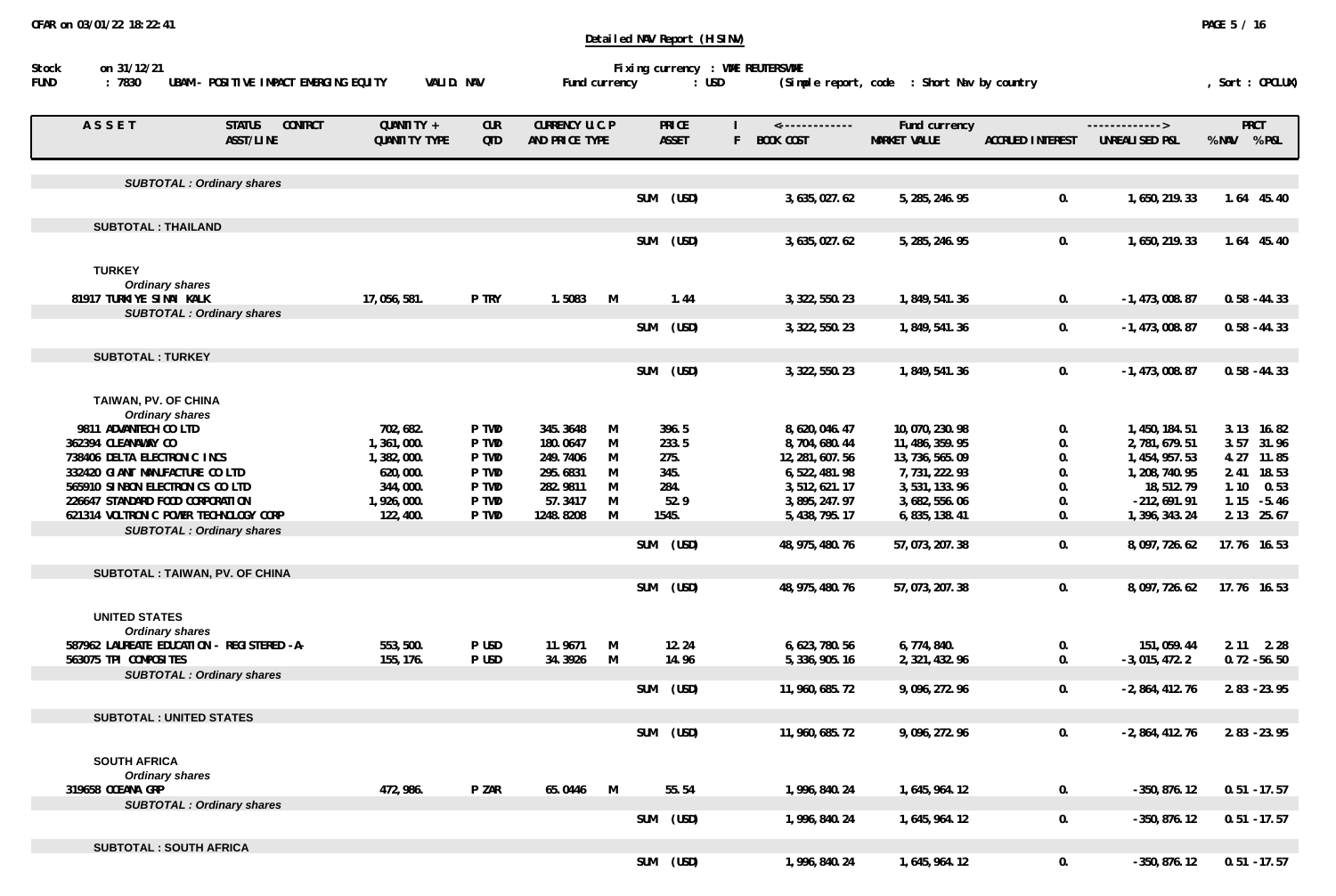| Stock       | on 31/12/21 |                                        |            | Fixing currency : WME REUTERSWME |       |                                               |                |
|-------------|-------------|----------------------------------------|------------|----------------------------------|-------|-----------------------------------------------|----------------|
| <b>FUND</b> | 7830        | UBAM – POSITIVE IMPACT EMERGING EQUITY | VALID. NAV | Fund currency                    | : USD | (Simple report, code   : Short Nav by country | Sort : OPCLUX) |

| ASSET | <b>CONTRCT</b><br><b>STATUS</b><br>ASST/LINE | <b>QUANTITY</b><br>QUANTITY TYPE | <b>CUR</b><br><b>QTD</b> | CURRENCY U.C.P<br>AND PRICE TYPE | PRICE<br><b>ASSET</b> | $\leftarrow$ -------------<br><b>BOOK COST</b> | Fund currency<br><b>MARKET VALUE</b> | <b>ACCRUED INTEREST</b> | -------------><br>UNREALISED P&L | % NAV | <b>PRCT</b><br>$\sqrt{PgL}$ |
|-------|----------------------------------------------|----------------------------------|--------------------------|----------------------------------|-----------------------|------------------------------------------------|--------------------------------------|-------------------------|----------------------------------|-------|-----------------------------|
|       |                                              |                                  |                          |                                  |                       |                                                |                                      |                         |                                  |       |                             |

| <b>TOTAL SECURITIES PORTFOLIO</b><br><b>FUND TOTAL</b> | 7830 |            |       |                   |                   |               |             |
|--------------------------------------------------------|------|------------|-------|-------------------|-------------------|---------------|-------------|
|                                                        |      | <b>SUM</b> | (USD) | 300, 772, 796. 71 | 300, 237, 848. 42 | $-534,948.29$ | 93.41<br>10 |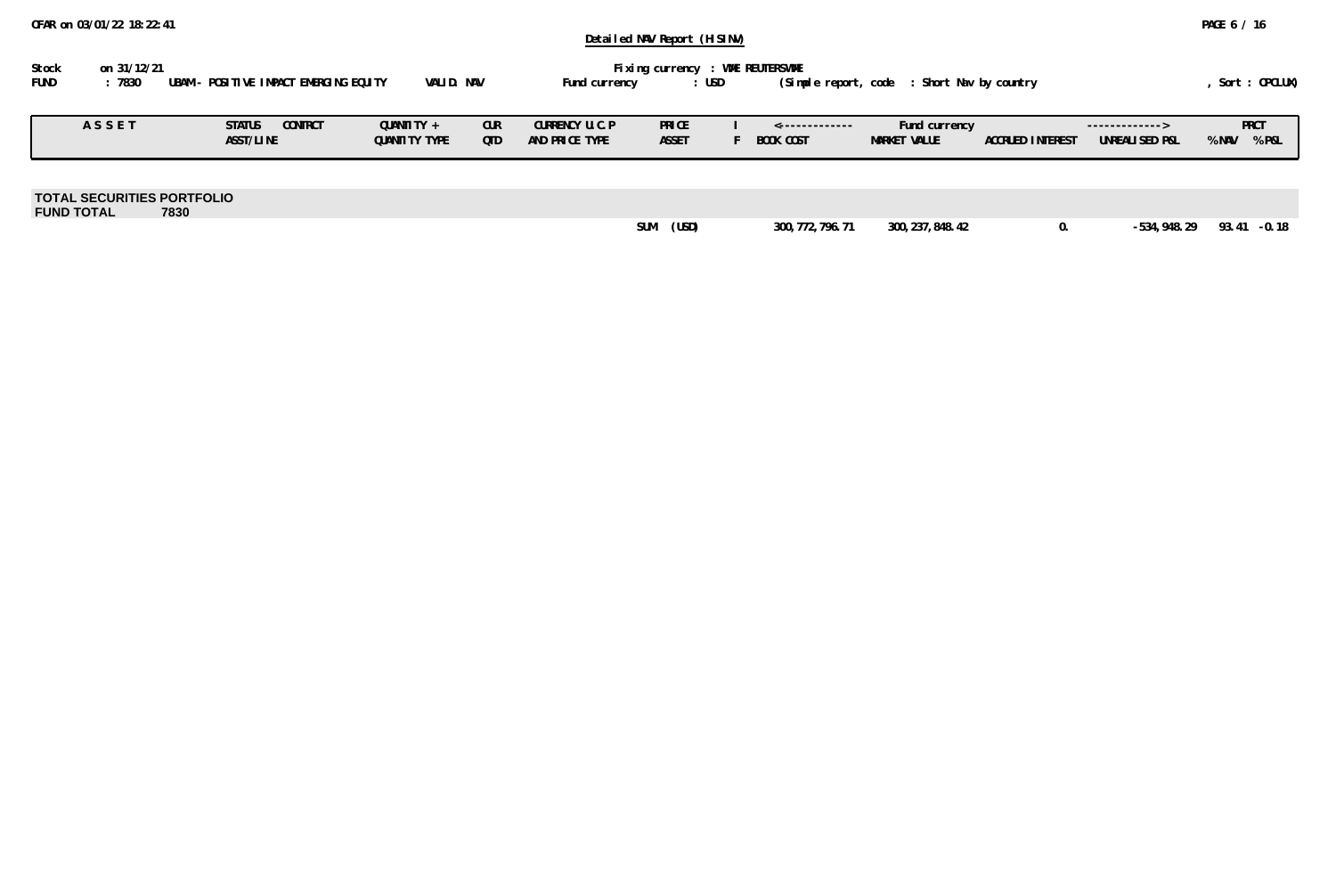| Stock                                                | on 31/12/21                                                                                              |                             |                   |                                  | Fixing currency : WME REUTERSWME |                             |                               |                         |                                  |       |                      |
|------------------------------------------------------|----------------------------------------------------------------------------------------------------------|-----------------------------|-------------------|----------------------------------|----------------------------------|-----------------------------|-------------------------------|-------------------------|----------------------------------|-------|----------------------|
| :7830<br><b>FUND</b>                                 | UBAM<br>- POSITIVE IMPACT EMERGING EQUITY                                                                | VALID. NAV                  |                   | Fund currency                    | $:$ USD                          | (Simple report, code        | : Short Nav by country        |                         |                                  |       | Sort: OPCLUX)        |
| ASSET                                                | <b>CONTRCT</b><br><b>STATUS</b><br>ASST/LINE                                                             | QUANTITY +<br>QUANTITY TYPE | <b>CUR</b><br>QTD | CURRENCY U.C.P<br>AND PRICE TYPE | <b>PRICE</b><br><b>ASSET</b>     | --------------<br>BOOK COST | Fund currency<br>MARKET VALUE | <b>ACCRUED INTEREST</b> | -------------><br>UNREALISED P&L | % NAV | <b>PRCT</b><br>% P&L |
|                                                      | <b>Preferential shares</b><br>Asset Currency: BRL Brazil, Brazil Real<br>Dividend on Preferential shares |                             |                   |                                  |                                  |                             |                               |                         |                                  |       |                      |
| 581236 SANEPAR                                       |                                                                                                          | 2,387,274.                  | <b>P BRL</b>      | 0.087635                         | 0.                               | 41, 732. 74                 | 37, 559.94                    | 0.                      | $-4, 172.8$                      |       | $0.01 - 10.00$       |
| 654313 CEMIG                                         |                                                                                                          | 1,736,956.                  | <b>P BRL</b>      | 0.239849                         | $\mathbf{0}$ .                   | 72, 521.03                  | 74, 794. 87                   | 0.                      | 2, 273.84                        | 0.02  | 3.14                 |
| <b>CEMIG</b><br>654313-2                             |                                                                                                          | 1,736,956.                  | P BRL             | 0.239849                         | 0.                               | 72,521.03                   | 74, 794. 87                   | 0.                      | 2, 273.84                        | 0.02  | 3.14                 |
|                                                      | <b>SUBTOTAL Asset Currency: BRL Brazil, Brazil Real</b>                                                  |                             |                   |                                  |                                  |                             |                               |                         |                                  |       |                      |
|                                                      |                                                                                                          |                             |                   |                                  | (USD)<br>SUM                     | 186, 774.8                  | 187, 149. 68                  | 0.                      | 374.88                           | 0.06  | 0.20                 |
|                                                      | <b>SUBTOTAL: Preferential shares</b>                                                                     |                             |                   |                                  |                                  |                             |                               |                         |                                  |       |                      |
|                                                      |                                                                                                          |                             |                   |                                  | <b>SUM</b><br>(USD)              | 186, 774.8                  | 187, 149. 68                  | 0.                      | 374.88                           | 0.06  | 0.20                 |
| <b>TOTAL COUPONS, DIVIDENDS</b><br><b>FUND TOTAL</b> | 7830                                                                                                     |                             |                   |                                  |                                  |                             |                               |                         |                                  |       |                      |
|                                                      |                                                                                                          |                             |                   |                                  | SUM<br>(USD)                     | 186, 774.8                  | 187, 149. 68                  | 0.                      | 374.88                           | 0.06  | 0.20                 |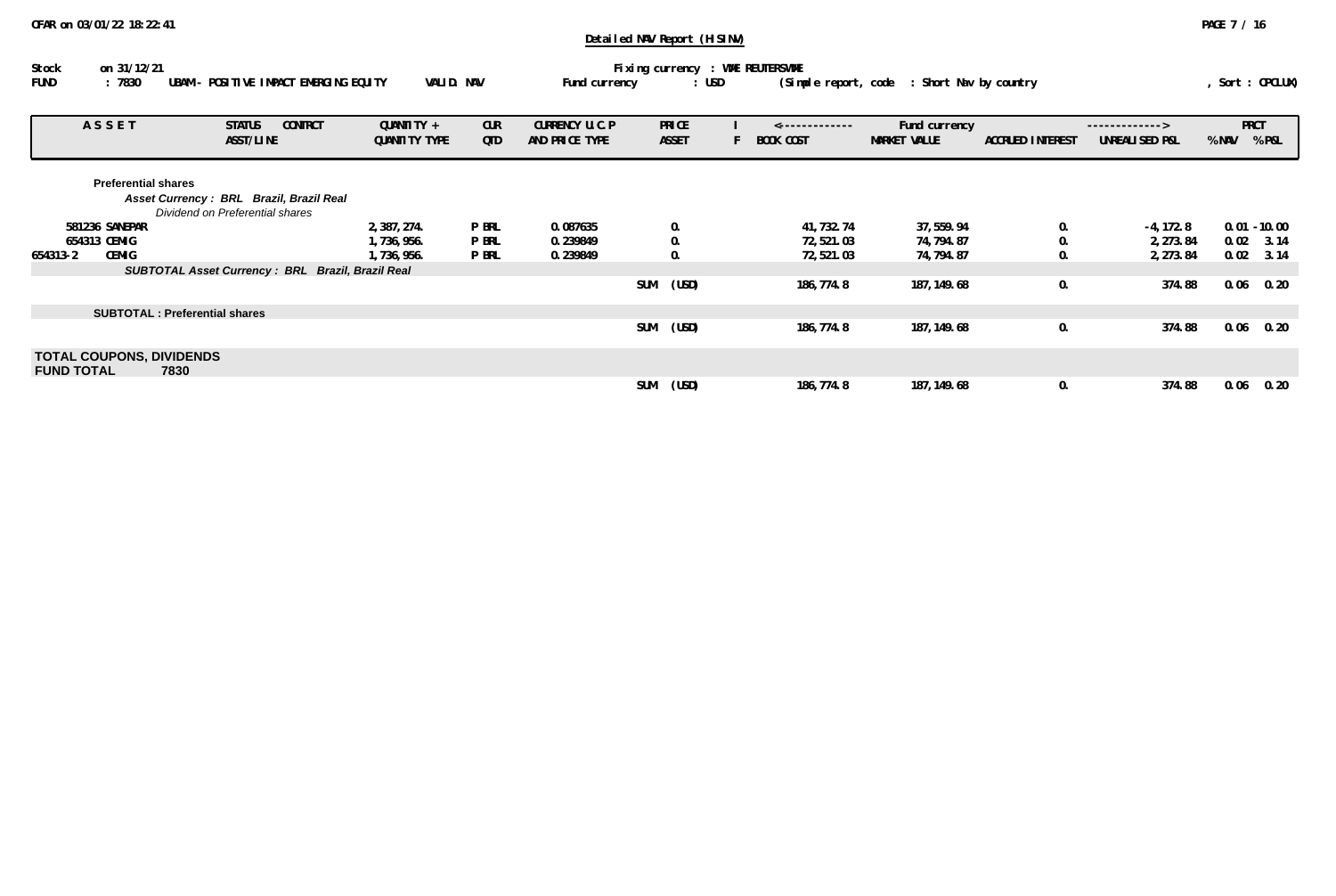| Stock                | on 31/12/21                                     |                                                     |                                |                   |                                  |            | Fixing currency : WME REUTERSWME   |                                        |                                      |                         |                                  |              |                 |
|----------------------|-------------------------------------------------|-----------------------------------------------------|--------------------------------|-------------------|----------------------------------|------------|------------------------------------|----------------------------------------|--------------------------------------|-------------------------|----------------------------------|--------------|-----------------|
| FUND                 | :7830                                           | UBAM - POSITIVE IMPACT EMERGING EQUITY              | VALID. NAV                     |                   | Fund currency                    |            | : <b>USD</b>                       | (Simple report, code                   | : Short Nav by country               |                         |                                  |              | Sort : OPCLUX)  |
|                      | ASSET                                           | <b>STATUS</b><br><b>CONTRCT</b><br><b>ASST/LINE</b> | QUANTITY +<br>QUANTITY TYPE    | <b>CUR</b><br>QTD | CURRENCY U.C.P<br>AND PRICE TYPE |            | <b>PRICE</b><br><b>ASSET</b><br>F. | $\leftarrow$ ------------<br>BOOK COST | Fund currency<br><b>MARKET VALUE</b> | <b>ACCRUED INTEREST</b> | -------------><br>UNREALISED P&L | % NAV % P&L  | <b>PRCT</b>     |
|                      |                                                 |                                                     |                                |                   |                                  |            |                                    |                                        |                                      |                         |                                  |              |                 |
|                      | <b>Current bank accounts</b><br><b>Treasury</b> |                                                     |                                |                   |                                  |            |                                    |                                        |                                      |                         |                                  |              |                 |
| BK011CHF             | Depositary Bk-BGLBNP                            |                                                     | $-19, 108.49$                  | CHF               | 1.09320569                       |            | 1.09752449                         | $-20,889.51$                           | $-20,972.04$                         | 0.                      | $-82.53$                         | $-0.01$      | 0.40            |
| BK011CNY             | Depositary Bk-BGLBNP                            |                                                     | 7,835,953.45                   | <b>CNY</b>        | 0.15695578                       |            | 0.15690278                         | 1, 229, 898.2                          | 1, 229, 482. 91                      | 0.                      | $-415.29$                        | 0.38         | $-0.03$         |
| BK011EUR             | Depositary Bk-BGLBNP                            |                                                     | 27, 155.62                     | <b>EUR</b>        | 1.13650213                       |            | 1.1372                             | 30, 862. 42                            | 30, 881.37                           | 0.                      | 18.95                            | 0.01         | 0.06            |
| BK011GBP             | Depositary Bk-BGLBNP                            |                                                     | 447, 382. 18                   | GBP               | 1.34402678                       |            | 1.3544545                          | 601, 293. 63                           | 605, 958.81                          | $\mathbf{0}$ .          | 4,665.18                         | 0.19         | 0.78            |
| BK011HKD             | Depositary Bk-BGLBNP                            |                                                     | $-40,640.96$                   | HKD               | 0.12826592                       |            | 0.12826601                         | $-5, 212.85$                           | $-5, 212.85$                         | 0.                      | 0.                               | 0.00         | 0.00            |
| BK011HUF             | Depositary Bk-BGLBNP                            |                                                     | $-397, 832.01$                 | <b>HUF</b>        | 0.00308547                       |            | 0.00308548                         | $-1, 227.5$                            | $-1, 227.5$                          | 0.                      | 0.                               | 0.00         | 0.00            |
| BK011MXN             | Depositary Bk-BGLBNP                            |                                                     | $-31, 461.95$                  | MXN               | 0.04886379                       |            | 0.04886391                         | $-1, 537.35$                           | $-1, 537.35$                         | 0.                      | 0.                               | 0.00         | 0.00            |
| BK011THB             | Depositary Bk-BGLBNP                            |                                                     | $-1.16$                        | THB               | 0.02586207                       |            | 0.02993565                         | $-0.03$                                | $-0.03$                              | 0.                      | 0.                               | 0.00         | 0.00            |
| BK011TRY             | Depositary Bk-BGLBNP                            |                                                     | $-12, 502.2$                   | <b>TRY</b>        | 0.07530275                       |            | 0.07530253                         | $-941.45$                              | $-941.45$                            | 0.                      | 0.                               | 0.00         | 0.00            |
| BK011TWD             | Depositary Bk-BGLBNP<br>Depositary Bk-BGLBNP    |                                                     | 5, 491, 356.<br>17, 959, 045.7 | TWD<br><b>USD</b> | 0.03621213                       |            | 0.0361441                          | 198, 853. 71                           | 198, 480. 12<br>17, 959, 045.7       | 0.<br>0.                | $-373.59$                        | 0.06<br>5.59 | $-0.19$<br>0.00 |
| BK011USD<br>BK011ZAR |                                                 |                                                     | $-2,665.83$                    | ZAR               | 1.<br>0.06265591                 |            | 1.<br>0.06265651                   | 17, 959, 045. 7<br>$-167.03$           | $-167.03$                            | 0.                      | 0.                               | 0.00         | 0.00            |
| CG071USD             | Depositary Bk-BGLBNP<br>Managed acc - MSLO      |                                                     | 324.78                         | <b>USD</b>        | 1.                               |            | 1.                                 | 324.78                                 | 324.78                               | 0.                      | 0.<br>0.                         | 0.00         | 0.00            |
|                      | <b>SUBTOTAL: Treasury</b>                       |                                                     |                                |                   |                                  |            |                                    |                                        |                                      |                         |                                  |              |                 |
|                      |                                                 |                                                     |                                |                   |                                  | <b>SUM</b> | (USD)                              | 19, 990, 302. 72                       | 19, 994, 115. 44                     | 0.                      | 3,812.72                         | 6.22         | 0.02            |
|                      | <b>SUBTOTAL Current bank accounts</b>           |                                                     |                                |                   |                                  |            |                                    |                                        |                                      |                         |                                  |              |                 |
|                      |                                                 |                                                     |                                |                   |                                  | <b>SUM</b> | (USD)                              | 19, 990, 302. 72                       | 19, 994, 115. 44                     | 0.                      | 3,812.72                         | 6.22         | 0.02            |
|                      | Payable fees (accruals)                         |                                                     |                                |                   |                                  |            |                                    |                                        |                                      |                         |                                  |              |                 |
|                      | <b>Treasury</b>                                 |                                                     |                                |                   |                                  |            |                                    |                                        |                                      |                         |                                  |              |                 |
| <b>FP208USD</b>      | Administration fees                             |                                                     | $-77,560.89$                   | <b>USD</b>        | 1.                               |            | 1.                                 | $-77,560.89$                           | $-77,560.89$                         | $\mathbf{0}$ .          | 0.                               | $-0.02$      | 0.00            |
| <b>FP213USD</b>      | Distribution fees                               |                                                     | $-12,998.6$                    | <b>USD</b>        | 1.                               |            | 1.                                 | $-12,998.6$                            | $-12,998.6$                          | 0.                      | 0.                               | 0.00         | 0.00            |
| <b>FP301USD</b>      | Management fees                                 |                                                     | $-491, 767.92$                 | <b>USD</b>        | 1.                               |            | 1.                                 | $-491, 767.92$                         | $-491, 767.92$                       | 0.                      | 0.                               | $-0.15$      | 0.00            |
| FP401EURC8           | Performance fees                                |                                                     | $-361.66$                      | EUR               | 1.13720069                       |            | 1.1372                             | $-411.28$                              | $-411.28$                            | 0.                      | 0.                               | 0.00         | 0.00            |
| FP401EURCK           | Performance fees                                |                                                     | $-1, 947.7$                    | EUR               | 1.13719772                       |            | 1.1372                             | $-2, 214.92$                           | $-2, 214.92$                         | 0.                      | 0.                               | 0.00         | 0.00            |
| FP402EURC8           | Crystal perform fees                            |                                                     | $-2.43$                        | <b>EUR</b>        | 1.1399177                        |            | 1.1372                             | $-2.77$                                | $-2.76$                              | 0.                      | 0.01                             | 0.00         | $-0.36$         |
| FP402EURCK           | Crystal perform fees                            |                                                     | $-1, 379.36$                   | eur               | 1.13720131                       |            | 1.1372                             | $-1, 568.61$                           | $-1, 568.61$                         | 0.                      | 0.                               | 0.00         | 0.00            |
| FP402USDC6           | Crystal perform fees                            |                                                     | $-505.74$                      | <b>USD</b>        | 1.                               |            | 1.                                 | $-505.74$                              | $-505.74$                            | 0.                      | 0.                               | 0.00         | 0.00            |
| FP402USDCI           | Crystal perform fees                            |                                                     | $-1, 107.19$                   | <b>USD</b>        | 1.                               |            | 1.                                 | $-1, 107.19$                           | $-1, 107.19$                         | 0.                      | 0.                               | 0.00         | 0.00            |
| FP402USDD6           | Crystal perform fees                            |                                                     | $-3.12$                        | USD               | 1.                               |            | 1.                                 | $-3.12$                                | $-3.12$                              | 0.                      | 0.                               | 0.00         | 0.00            |
| FP501EUR             | Audit fees                                      |                                                     | $-4,785.58$                    | EUR               | 1.17004835                       |            | 1.1372                             | $-5,599.36$                            | $-5,442.16$                          | 0.                      | 157.2                            | 0.00         | $-2.81$         |
| <b>FP603USD</b>      | Ucits taxes                                     |                                                     | $-14, 771.94$                  | <b>USD</b>        | 1.                               |            | 1.                                 | $-14, 771.94$                          | $-14, 771.94$                        | 0.                      | 0.                               | 0.00         | 0.00            |
| <b>FP705USD</b>      | Sponsorship fees<br><b>SUBTOTAL: Treasury</b>   |                                                     | $-12,998.6$                    | <b>USD</b>        | $\mathbf{1}$ .                   |            | 1.                                 | $-12,998.6$                            | $-12,998.6$                          | 0.                      | $\mathbf{0}$ .                   | 0.00         | 0.00            |
|                      |                                                 |                                                     |                                |                   |                                  | <b>SUM</b> | (USD)                              | $-621, 510.94$                         | $-621, 353.73$                       | 0.                      | 157.21                           |              | $-0.19 - 0.03$  |
|                      | <b>SUBTOTAL Payable fees (accruals)</b>         |                                                     |                                |                   |                                  |            |                                    |                                        |                                      |                         |                                  |              |                 |
|                      |                                                 |                                                     |                                |                   |                                  | <b>SUM</b> | (USD)                              | $-621, 510.94$                         | $-621, 353.73$                       | 0.                      | 157.21                           |              | $-0.19 - 0.03$  |
|                      | Payable fees                                    |                                                     |                                |                   |                                  |            |                                    |                                        |                                      |                         |                                  |              |                 |
|                      | <b>Treasury</b>                                 |                                                     |                                |                   |                                  |            |                                    |                                        |                                      |                         |                                  |              |                 |
| <b>PF202USD</b>      | Payable-Custody fees                            |                                                     | $-564.12$                      | USD               | $\mathbf{1}$ .                   |            | 1.                                 | $-564.12$                              | $-564.12$                            | $\mathbf{0}$ .          | 0.                               | 0.00         | 0.00            |
| <b>PF208USD</b>      | Payable-Administrat.                            |                                                     | $-5,814.18$                    | <b>USD</b>        | 1.                               |            | 1.                                 | $-5,814.18$                            | $-5,814.18$                          | 0.                      | 0.                               | 0.00         | 0.00            |
| <b>PF213USD</b>      | Payable-Distribution                            |                                                     | $-25, 433.13$                  | USD               | 1.                               |            | 1.                                 | $-25, 433.13$                          | $-25, 433.13$                        | 0.                      | 0.                               | $-0.01$      | 0.00            |
| PF222USD             | Pay-Variable TA fees                            |                                                     | $-1,888.07$                    | <b>USD</b>        | 1.                               |            | 1.                                 | $-1,888.07$                            | $-1,888.07$                          | 0.                      | 0.                               |              | 0.00 0.00       |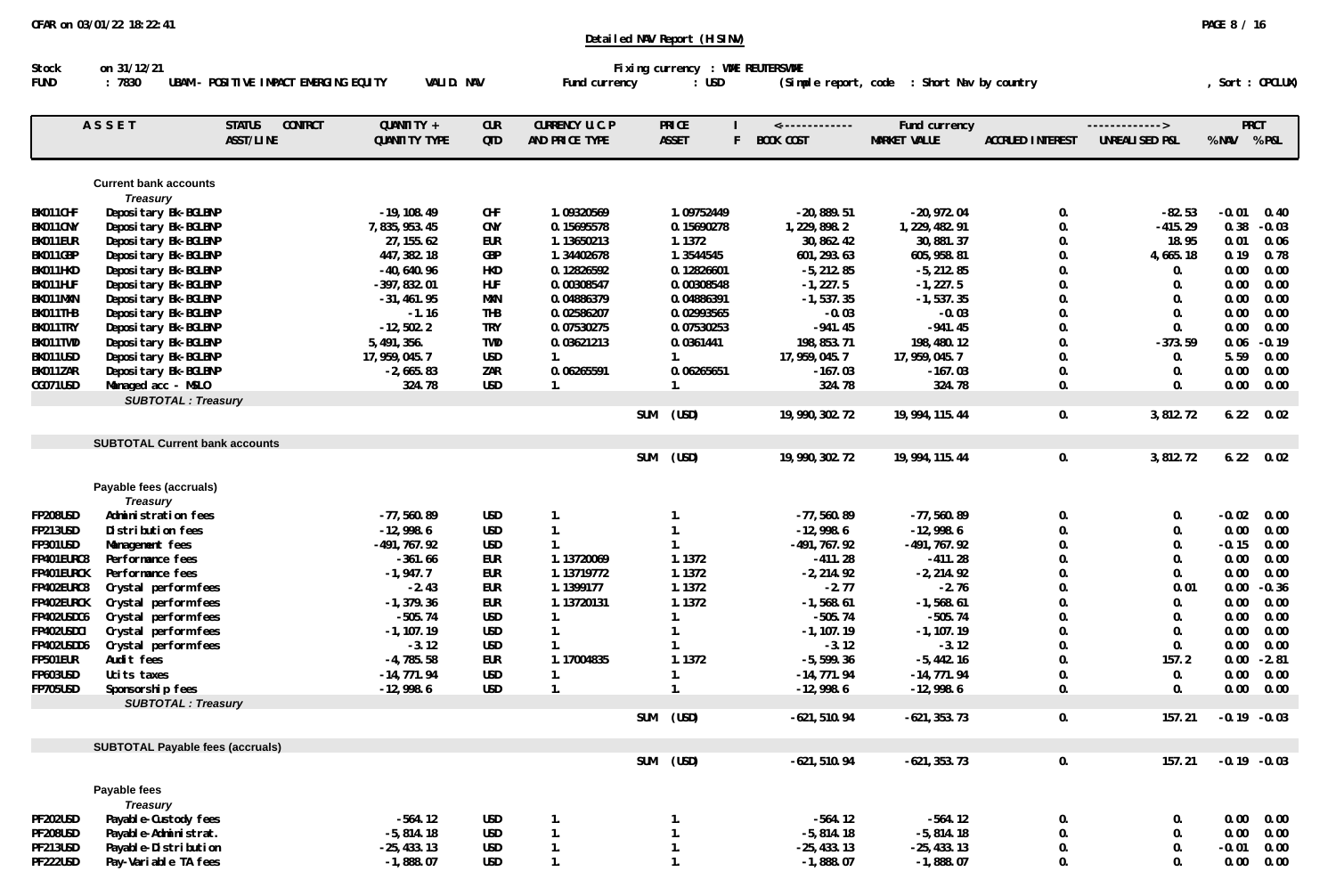| Stock       | on 31/12/21                                     |            |               | Fixing currency : WME REUTERSWME |                                             |                |
|-------------|-------------------------------------------------|------------|---------------|----------------------------------|---------------------------------------------|----------------|
| <b>FUND</b> | UBAM – POSITIVE IMPACT EMERGING EQUITY<br>:7830 | VALID. NAV | Fund currency | : USD                            | (Simple report, code : Short Nav by country | Sort : OPCLUX) |

|                 | ASSET                                                        | <b>CONTRCT</b><br><b>STATUS</b>                    | QUANTITY +       | <b>CUR</b> | CURRENCY U.C.P |            | <b>PRICE</b> | --------------         | Fund currency  |                         | -------------> | <b>PRCT</b> |                |
|-----------------|--------------------------------------------------------------|----------------------------------------------------|------------------|------------|----------------|------------|--------------|------------------------|----------------|-------------------------|----------------|-------------|----------------|
|                 |                                                              | ASST/LINE                                          | QUANTITY TYPE    | <b>QTD</b> | AND PRICE TYPE |            | <b>ASSET</b> | <b>BOOK COST</b><br>F. | MARKET VALUE   | <b>ACCRUED INTEREST</b> | UNREALISED P&L | % NAV       | % P&L          |
| PF226USD        | Payable-Compl. fees                                          |                                                    | $-341.2$         | <b>USD</b> | $\mathbf{1}$ . |            | 1.           | $-341.2$               | $-341.2$       | $\mathbf{0}$ .          | 0.             | 0.00        | 0.00           |
| <b>PF301USD</b> | Payable-Managem fees                                         |                                                    | $-112, 742.23$   | USD        | 1.             |            | 1.           | $-112, 742.23$         | $-112, 742.23$ | 0.                      | 0.             | $-0.04$     | 0.00           |
| PF501EUR        | Payable-Audit fees                                           |                                                    | 183.67           | <b>EUR</b> | 1.21369848     |            | 1.1372       | 222.92                 | 208.87         | 0.                      | $-14.05$       | 0.00        | $-6.30$        |
| PF699USD        | Pay-Other legal fees                                         |                                                    | $-4, 391.65$     | <b>USD</b> | 1.             |            | 1.           | $-4, 391.65$           | $-4, 391.65$   | $\mathbf{0}$ .          | 0.             | 0.00        | 0.00           |
| <b>PF705USD</b> | Pay-Sponsorship fees                                         |                                                    | $-3,775.14$      | USD        | 1.             |            | 1.           | $-3,775.14$            | $-3, 775.14$   | 0.                      | 0.             | 0.00        | 0.00           |
| PF799USD        | Pay-Oth. operat fees                                         |                                                    | $-1,568.94$      | USD        | 1.             |            | 1.           | $-1, 568.94$           | $-1, 568.94$   | 0.                      | 0.             | 0.00        | 0.00           |
| PF913USD        | Payable-McRt.tr.fees                                         |                                                    | $-125,580.03$    | <b>USD</b> | 1.             |            | 1.           | $-125,580.03$          | $-125, 580.03$ | 0.                      | 0.             | $-0.04$     | 0.00           |
|                 | <b>SUBTOTAL: Treasury</b>                                    |                                                    |                  |            |                |            |              |                        |                |                         |                |             |                |
|                 |                                                              |                                                    |                  |            |                | <b>SUM</b> | (USD)        | $-281, 875.77$         | $-281, 889.82$ | 0.                      | $-14.05$       | $-0.09$     |                |
|                 | <b>SUBTOTAL Payable fees</b>                                 |                                                    |                  |            |                |            |              |                        |                |                         |                |             |                |
|                 |                                                              |                                                    |                  |            |                | <b>SUM</b> | (USD)        | $-281, 875.77$         | $-281, 889.82$ | 0.                      | $-14.05$       | $-0.09$     |                |
|                 | <b>Payable Miscallenous</b><br><b>Treasury</b>               |                                                    |                  |            |                |            |              |                        |                |                         |                |             |                |
| PM091NR         | Other payables                                               |                                                    | $-10, 598, 964.$ | <b>INR</b> | 0.01319849     |            | 0.0134525    | -139, 890. 28          | $-142, 582.52$ | 0.                      | $-2,692.24$    | $-0.04$     | 1.92           |
|                 | <b>SUBTOTAL: Treasury</b>                                    |                                                    |                  |            |                | <b>SUM</b> | (USD)        | $-139,890.28$          | $-142, 582.52$ | 0.                      | $-2,692.24$    | $-0.04$     | 1.92           |
|                 |                                                              |                                                    |                  |            |                |            |              |                        |                |                         |                |             |                |
|                 | <b>SUBTOTAL Payable Miscallenous</b>                         |                                                    |                  |            |                |            |              |                        |                |                         |                |             |                |
|                 |                                                              |                                                    |                  |            |                | <b>SUM</b> | (USD)        | $-139,890.28$          | $-142, 582.52$ | 0.                      | $-2,692.24$    |             | $-0.04$ 1.92   |
|                 | <b>Payable on Securities Transactions</b><br><b>Treasury</b> |                                                    |                  |            |                |            |              |                        |                |                         |                |             |                |
| <b>PSTWD</b>    | Payable on Security                                          |                                                    | $-5,491,356.$    | <b>TWD</b> | 0.03614809     |            | 0.0361441    | $-198, 502.03$         | $-198, 480.12$ | 0.                      | 21.91          |             | $-0.06 - 0.01$ |
|                 | <b>SUBTOTAL: Treasury</b>                                    |                                                    |                  |            |                |            |              |                        |                |                         |                |             |                |
|                 |                                                              |                                                    |                  |            |                | <b>SUM</b> | (USD)        | $-198, 502.03$         | $-198, 480.12$ | 0.                      | 21.91          |             | $-0.06 - 0.01$ |
|                 |                                                              | <b>SUBTOTAL Payable on Securities Transactions</b> |                  |            |                |            |              |                        |                |                         |                |             |                |
|                 |                                                              |                                                    |                  |            |                | <b>SUM</b> | (USD)        | $-198, 502.03$         | $-198,480.12$  | 0.                      | 21.91          |             | $-0.06 - 0.01$ |
|                 | Payable on units<br><b>Treasury</b>                          |                                                    |                  |            |                |            |              |                        |                |                         |                |             |                |
| <b>PUGBP</b>    | Payable on Redempt.                                          |                                                    | $-2,689.87$      | GBP        | 1.34964887     |            | 1.3544545    | $-3,630.38$            | $-3,643.31$    | 0.                      | $-12.93$       | 0.00        | 0.36           |
| <b>PUUSD</b>    | Payable on Redempt.                                          |                                                    | $-202, 385.95$   | <b>USD</b> | 1.             |            | 1.           | $-202, 385.95$         | $-202, 385.95$ | 0.                      | 0.             | $-0.06$     | 0.00           |
|                 | <b>SUBTOTAL: Treasury</b>                                    |                                                    |                  |            |                |            |              |                        |                |                         |                |             |                |
|                 |                                                              |                                                    |                  |            |                | <b>SUM</b> | (USD)        | $-206, 016.33$         | $-206, 029.26$ | 0.                      | $-12.93$       | $-0.06$     | 0.01           |
|                 | <b>SUBTOTAL Payable on units</b>                             |                                                    |                  |            |                |            |              |                        |                |                         |                |             |                |
|                 |                                                              |                                                    |                  |            |                | <b>SUM</b> | (USD)        | $-206, 016.33$         | $-206, 029.26$ | 0.                      | $-12.93$       | $-0.06$     | 0.01           |
|                 | Payable on forex<br><b>Treasury</b>                          |                                                    |                  |            |                |            |              |                        |                |                         |                |             |                |
| <b>PXGBP</b>    | Payable on Forex                                             |                                                    | $-28,922.$       | GBP        | 1.35300014     |            | 1.3544545    | $-39, 131.47$          | $-39, 173.53$  | 0.                      | $-42.06$       | $-0.01$     | 0.11           |
| <b>PXUSD</b>    | Payable on Forex                                             |                                                    | $-3,082.46$      | <b>USD</b> | 1.             |            | 1.           | $-3,082.46$            | $-3,082.46$    | 0.                      | 0.             | 0.00        | 0.00           |
|                 | <b>SUBTOTAL: Treasury</b>                                    |                                                    |                  |            |                |            |              |                        |                |                         |                |             |                |
|                 |                                                              |                                                    |                  |            |                | <b>SUM</b> | (USD)        | $-42, 213.93$          | $-42, 255.99$  | $\mathbf{0}$ .          | $-42.06$       | $-0.01$     | 0.10           |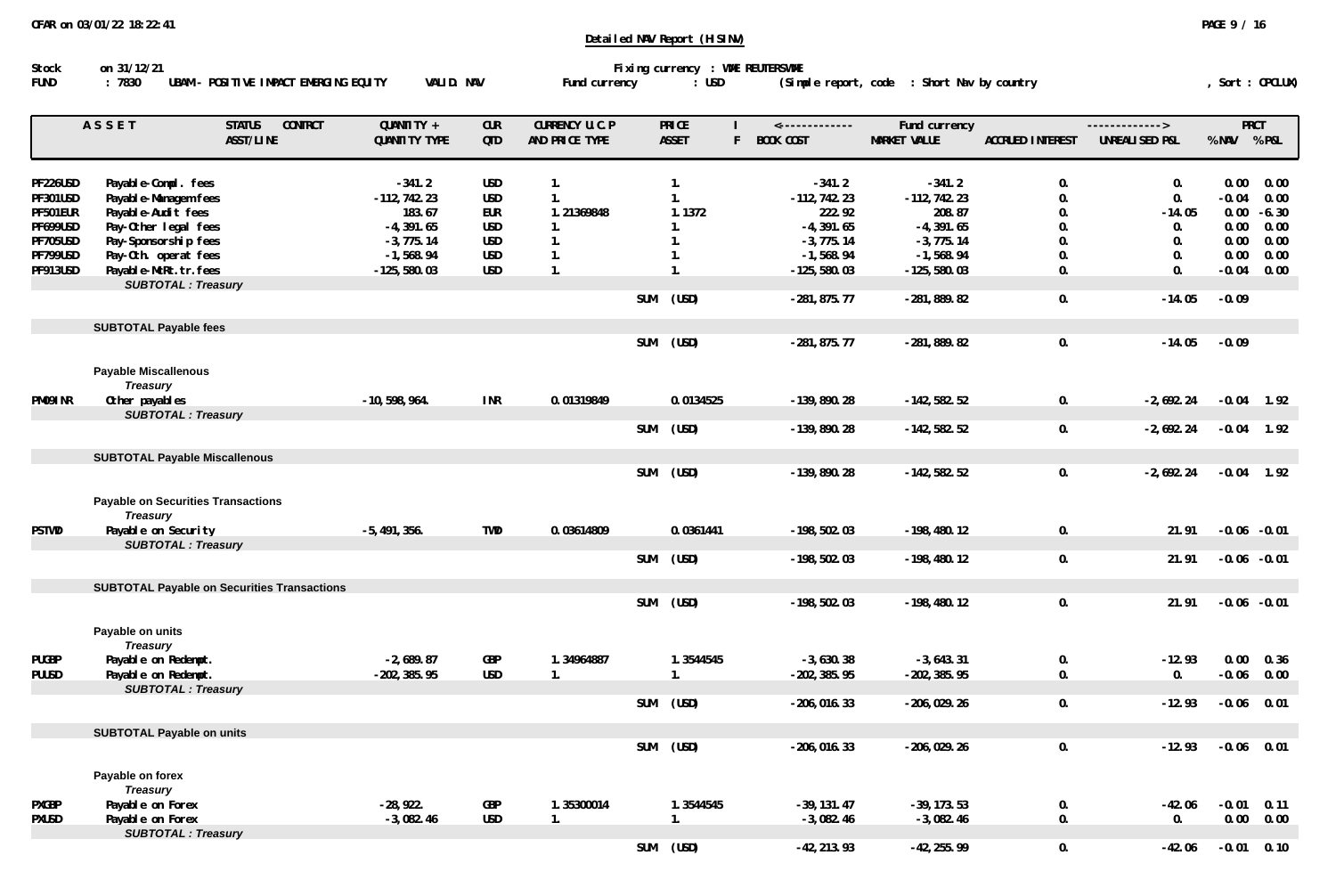|                   | ASSET                                              | <b>CONTRCT</b><br><b>STATUS</b><br>ASST/LINE         | QUANTITY +<br>QUANTITY TYPE | <b>CUR</b><br>QTD | CURRENCY U.C.P<br>AND PRICE TYPE |            | <b>PRICE</b><br><b>ASSET</b> | <-------------<br><b>BOOK COST</b> | Fund currency<br><b>MARKET VALUE</b> | <b>ACCRUED INTEREST</b> | $---------$<br>UNREALISED P&L | % NAV           | <b>PRCT</b><br>% P&L |
|-------------------|----------------------------------------------------|------------------------------------------------------|-----------------------------|-------------------|----------------------------------|------------|------------------------------|------------------------------------|--------------------------------------|-------------------------|-------------------------------|-----------------|----------------------|
|                   | <b>SUBTOTAL Payable on forex</b>                   |                                                      |                             |                   |                                  | <b>SUM</b> | (USD)                        | $-42, 213.93$                      | $-42, 255.99$                        | 0.                      | $-42.06$                      | $-0.01$         | 0.10                 |
|                   | <b>Treasury</b>                                    | <b>Dividends to be Received -Securities</b>          |                             |                   |                                  |            |                              |                                    |                                      |                         |                               |                 |                      |
| RD90HKD           | Div to be rec-Sec-MF<br><b>SUBTOTAL: Treasury</b>  |                                                      | 88, 572. 45                 | HKD               | 0.12815396                       |            | 0.12826601                   | 11, 350.91                         | 11, 360.83                           | 0.                      | 9.92                          | 0.00            | 0.09                 |
|                   |                                                    |                                                      |                             |                   |                                  | <b>SUM</b> | (USD)                        | 11, 350.91                         | 11, 360.83                           | 0.                      | 9.92                          |                 | 0.09                 |
|                   |                                                    | <b>SUBTOTAL Dividends to be Received -Securities</b> |                             |                   |                                  |            |                              |                                    |                                      |                         |                               |                 |                      |
|                   |                                                    |                                                      |                             |                   |                                  | <b>SUM</b> | (USD)                        | 11, 350.91                         | 11, 360.83                           | 0.                      | 9.92                          |                 | 0.09                 |
|                   | Receivable on subscriptions<br><b>Treasury</b>     |                                                      |                             |                   |                                  |            |                              |                                    |                                      |                         |                               |                 |                      |
| <b>RUGBP</b>      | Recei vable-Subscript                              |                                                      | 1,780,739.74                | GBP               | 1.34965161                       |            | 1.3544545                    | 2, 403, 378. 25                    | 2, 411, 930. 96                      | 0.                      | 8,552.71                      | 0.75            | 0.36                 |
| <b>RUUSD</b>      | Recei vable-Subscript<br><b>SUBTOTAL: Treasury</b> |                                                      | 22,815.                     | <b>USD</b>        | $\mathbf{1}$ .                   |            | 1.                           | 22,815.                            | 22,815.                              | 0.                      | 0.                            | 0.01            | 0.00                 |
|                   |                                                    |                                                      |                             |                   |                                  | <b>SUM</b> | (USD)                        | 2, 426, 193. 25                    | 2, 434, 745. 96                      | 0.                      | 8,552.71                      | 0.76            | 0.35                 |
|                   |                                                    | <b>SUBTOTAL Receivable on subscriptions</b>          |                             |                   |                                  |            |                              |                                    |                                      |                         |                               |                 |                      |
|                   |                                                    |                                                      |                             |                   |                                  | <b>SUM</b> | (USD)                        | 2, 426, 193. 25                    | 2, 434, 745. 96                      | 0.                      | 8,552.71                      | 0.76            | 0.35                 |
|                   | Receivable on forex<br><b>Treasury</b>             |                                                      |                             |                   |                                  |            |                              |                                    |                                      |                         |                               |                 |                      |
| <b>RXEUR</b>      | Receivable on Forex                                |                                                      | 2,712.                      | EUR               | 1.13660029                       |            | 1.1372                       | 3,082.46                           | 3,084.09                             | 0.                      | 1.63                          | 0.00            | 0.05                 |
| <b>RXUSD</b>      | Receivable on Forex<br><b>SUBTOTAL: Treasury</b>   |                                                      | 39, 131.47                  | <b>USD</b>        | $\mathbf{1}$ .                   |            | 1.                           | 39, 131. 47                        | 39, 131. 47                          | 0.                      | 0.                            | 0.01            | 0.00                 |
|                   |                                                    |                                                      |                             |                   |                                  | <b>SUM</b> | (USD)                        | 42, 213.93                         | 42, 215.56                           | 0.                      | 1.63                          | 0.01            |                      |
|                   | <b>SUBTOTAL Receivable on forex</b>                |                                                      |                             |                   |                                  |            |                              |                                    |                                      |                         |                               |                 |                      |
|                   |                                                    |                                                      |                             |                   |                                  | <b>SUM</b> | (USD)                        | 42, 213.93                         | 42, 215.56                           | 0.                      | 1.63                          | 0.01            |                      |
| <b>FUND TOTAL</b> | <b>TOTAL TREASURY POSITION</b><br>7830             |                                                      |                             |                   |                                  |            |                              |                                    |                                      |                         |                               |                 |                      |
|                   |                                                    |                                                      |                             |                   |                                  | <b>SUM</b> | (USD)                        | 20, 980, 051.53                    | 20, 989, 846. 35                     | 0.                      | 9,794.82                      | 6.53            | 0.05                 |
| <b>FUND</b>       |                                                    | : UBAM - POSITIVE IMPACT EMERGING EQUITY             | (7830)                      |                   |                                  |            |                              |                                    |                                      |                         |                               |                 |                      |
|                   |                                                    |                                                      |                             |                   |                                  |            | (USD)                        | 321, 939, 623.04                   | 321, 404, 264. 72                    | 0.                      | $-535, 358.32$                | $100.00 - 0.17$ |                      |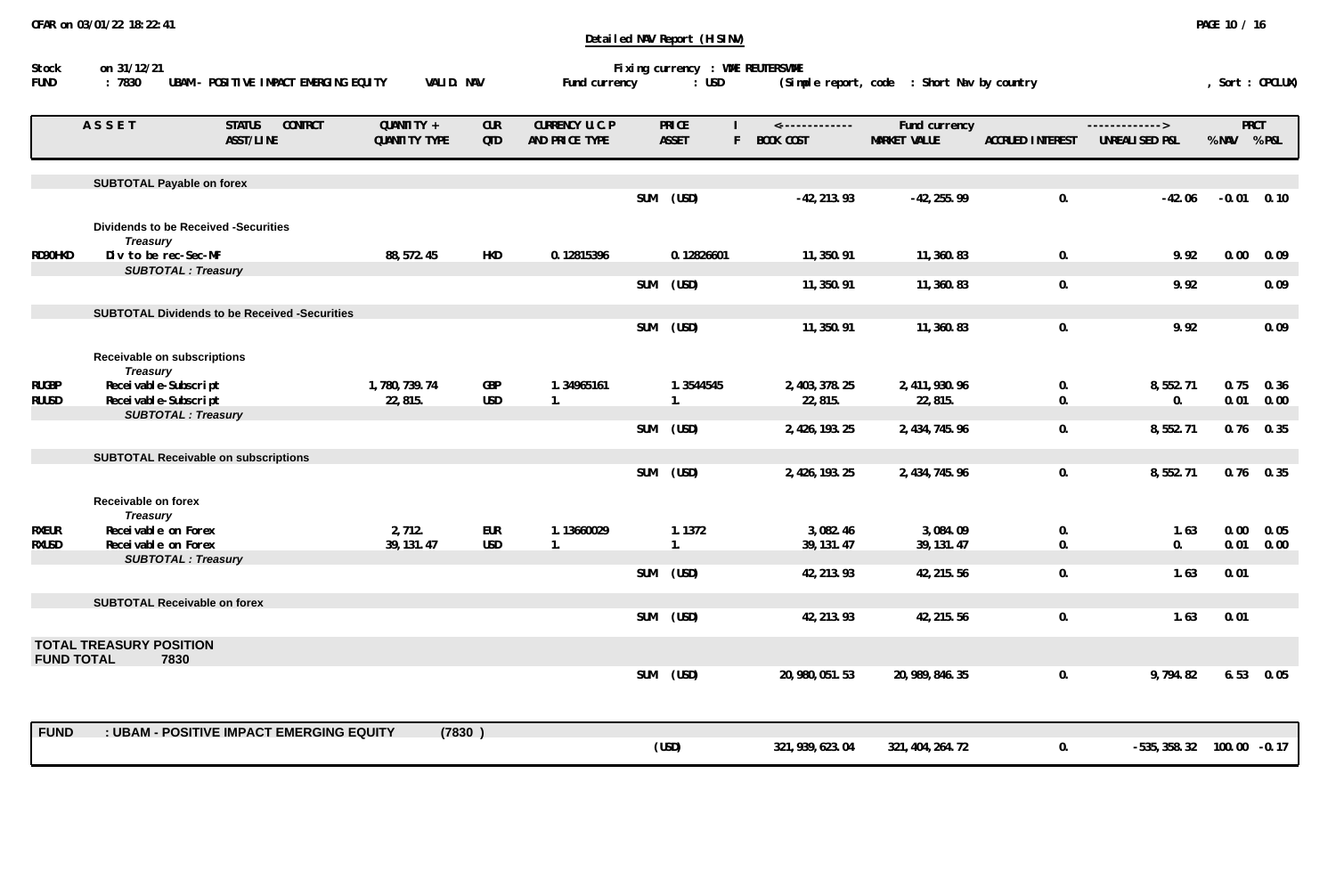| Fund portfolio                            | 300, 227, 268.69                    | Coupons and dividends due | $\ddot{\phantom{a}}$ | 187, 149.68 |
|-------------------------------------------|-------------------------------------|---------------------------|----------------------|-------------|
| Day's management fees                     |                                     |                           |                      |             |
| Administration fees<br>$\cdot$            | 2,817.89                            | <b>USD</b>                |                      |             |
| Distribution fees                         | 69.7                                | <b>USD</b>                |                      |             |
| Distribution fees                         |                                     | <b>USD</b><br>16.09       |                      |             |
| Distribution fees<br>$\cdot$              |                                     | USD<br>10.13              |                      |             |
| Distribution fees                         |                                     | <b>USD</b><br>0.61        |                      |             |
| Distribution fees                         |                                     | <b>USD</b><br>16.02       |                      |             |
| Distribution fees                         | $\cdot$                             | 4.04<br>USD               |                      |             |
| Distribution fees                         |                                     | <b>USD</b><br>29.72       |                      |             |
| Distribution fees<br>$\ddot{\phantom{a}}$ |                                     | USD<br>17.39              |                      |             |
| Distribution fees                         | $\ddot{\cdot}$                      | 0.39<br>USD               |                      |             |
| Distribution fees                         |                                     | <b>USD</b><br>0.59        |                      |             |
| Distribution fees                         |                                     | <b>USD</b><br>16.12       |                      |             |
| Distribution fees                         | $\cdot$                             | 0.42<br><b>USD</b>        |                      |             |
| Distribution fees<br>$\cdot$              |                                     | 1.99<br><b>USD</b>        |                      |             |
| Distribution fees                         |                                     | <b>USD</b><br>1.35        |                      |             |
| Management fees<br>$\ddot{\phantom{a}}$   | 1,045.54                            | <b>USD</b>                |                      |             |
| Management fees                           | 241.3                               | USD                       |                      |             |
| Management fees                           | 101.33                              | <b>USD</b>                |                      |             |
| Management fees<br>$\cdot$                |                                     | 6.09<br><b>USD</b>        |                      |             |
| Management fees<br>$\ddot{\phantom{a}}$   | 1,698.2                             | <b>USD</b>                |                      |             |
| Management fees                           | 148.01                              | USD                       |                      |             |
| Management fees<br>$\ddot{\phantom{a}}$   |                                     | USD<br>17.76              |                      |             |
| Management fees                           |                                     | <b>USD</b><br>31.22       |                      |             |
| Management fees                           | 146.12                              | <b>USD</b>                |                      |             |
| Management fees                           | 160.16                              | USD                       |                      |             |
| Management fees<br>$\ddot{\phantom{a}}$   | 101.04                              | USD                       |                      |             |
| Management fees                           | 163.47                              | <b>USD</b>                |                      |             |
|                                           |                                     | <b>USD</b>                |                      |             |
| Management fees                           | 1,343.06<br>$\mathcal{L}$<br>337.79 | <b>USD</b>                |                      |             |
| Management fees                           |                                     |                           |                      |             |
| Management fees                           | 260.9                               | <b>USD</b>                |                      |             |
| Management fees<br>$\cdot$                |                                     | <b>USD</b><br>5.81        |                      |             |
| Management fees<br>$\ddot{\phantom{a}}$   |                                     | 5.89<br>USD               |                      |             |
| Management fees                           |                                     | USD<br>26.16              |                      |             |
| Management fees                           |                                     | 1.53<br>USD               |                      |             |
| Management fees                           | 161.24                              | USD                       |                      |             |
| Management fees                           |                                     | <b>USD</b><br>4.16        |                      |             |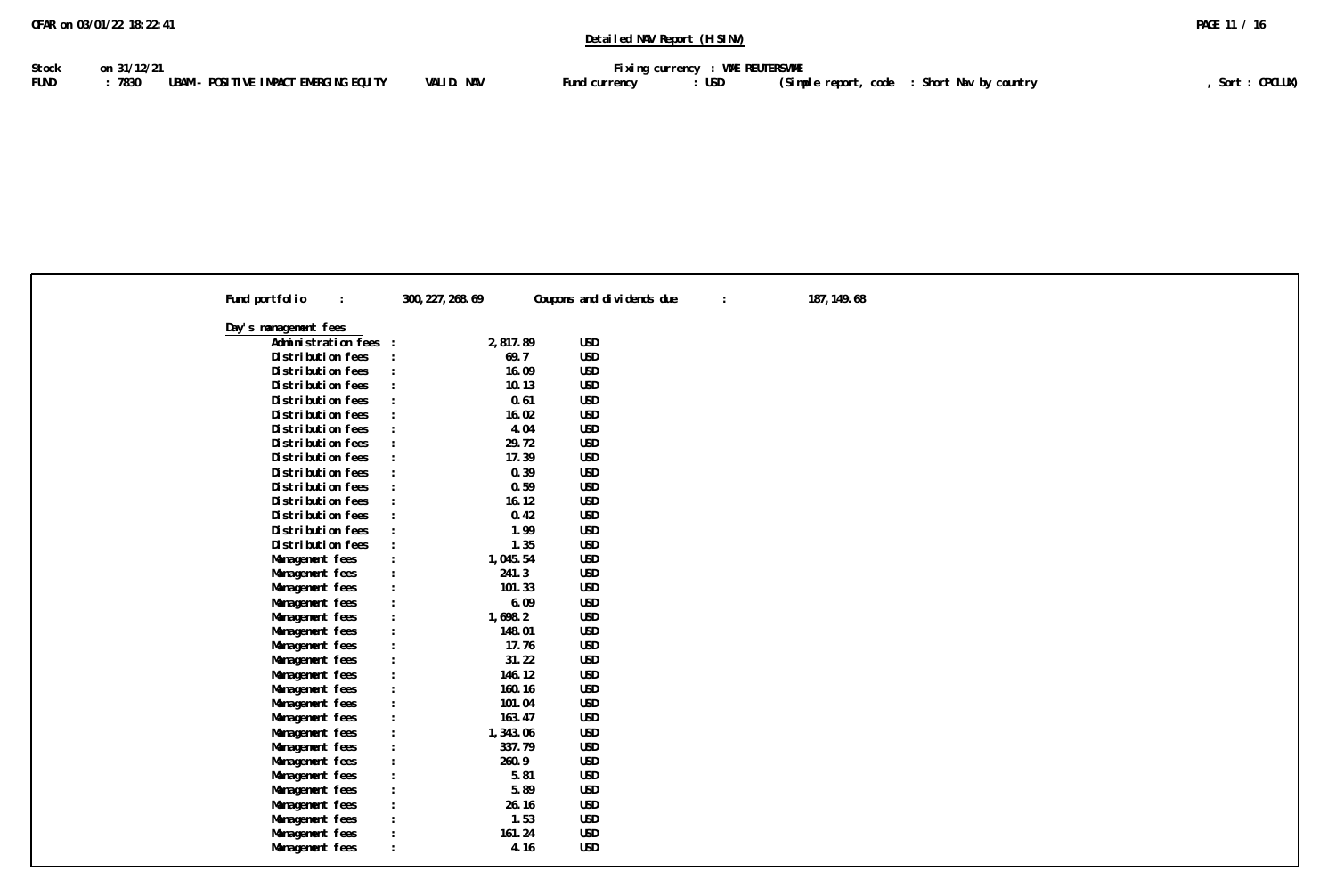| Stock | on 31/12/21                                   |            | Fixing currency : WME REUTERSWME |       |                                             |               |
|-------|-----------------------------------------------|------------|----------------------------------|-------|---------------------------------------------|---------------|
| FUND  | : 7830 UBAM – POSITIVE IMPACT EMERGING EQUITY | VALID. NAV | Fund currency                    | : USD | (Simple report, code : Short Nav by country | Sort: OPCLUX) |

| Management fees  | 10.93     | <b>USD</b> |
|------------------|-----------|------------|
| Management fees  | 34.53     | <b>USD</b> |
| Management fees  | 0.81      | <b>USD</b> |
| Management fees  | 19.82     | <b>USD</b> |
| Management fees  | 92.11     | <b>USD</b> |
| Management fees  | 0.02      | <b>USD</b> |
| Management fees  | 9.78      | <b>USD</b> |
| Management fees  | 554.53    | <b>USD</b> |
| Management fees  | 13.54     | <b>USD</b> |
| Performance fees | 28.01     | <b>EUR</b> |
| Performance fees | 1, 102.85 | <b>EUR</b> |
| Audit fees       | 26.07     | <b>EUR</b> |
| Ucits taxes      | 28.23     | <b>USD</b> |
| Ucits taxes      | 6.51      | <b>USD</b> |
| Ucits taxes      | 4.11      | <b>USD</b> |
| Ucits taxes      | 0.25      | <b>USD</b> |
| Ucits taxes      | 14.36     | <b>USD</b> |
| Ucits taxes      | 1.2       | <b>USD</b> |
| Ucits taxes      | 0.14      | <b>USD</b> |
| Ucits taxes      | 0.4       | <b>USD</b> |
| Ucits taxes      | 1.95      | <b>USD</b> |
| Ucits taxes      | 6.5       | <b>USD</b> |
| Ucits taxes      | 1.63      | <b>USD</b> |
| Ucits taxes      | 15.83     | <b>USD</b> |
| Ucits taxes      | 21.84     | <b>USD</b> |
| Ucits taxes      | 5.49      | <b>USD</b> |
| Ucits taxes      | $-18.25$  | <b>USD</b> |
| Ucits taxes      | 0.16      | <b>USD</b> |
| Ucits taxes      | 0.23      | <b>USD</b> |
| Ucits taxes      | 0.21      | <b>USD</b> |
| Ucits taxes      | 0.01      | USD        |
| Ucits taxes      | 6.54      | <b>USD</b> |
| Ucits taxes      | 0.17      | USD        |
| Ucits taxes      | 0.89      | <b>USD</b> |
| Ucits taxes      | 0.56      | <b>USD</b> |
| Ucits taxes      | 0.01      | <b>USD</b> |
| Ucits taxes      | 0.32      | <b>USD</b> |
| Ucits taxes      | 3.07      | <b>USD</b> |
| Ucits taxes      | 0.16      | <b>USD</b> |
| Ucits taxes      | 66.67     | <b>USD</b> |
| Ucits taxes      | 0.55      | <b>USD</b> |
| Sponsorship fees | 69.7      | <b>USD</b> |
|                  |           |            |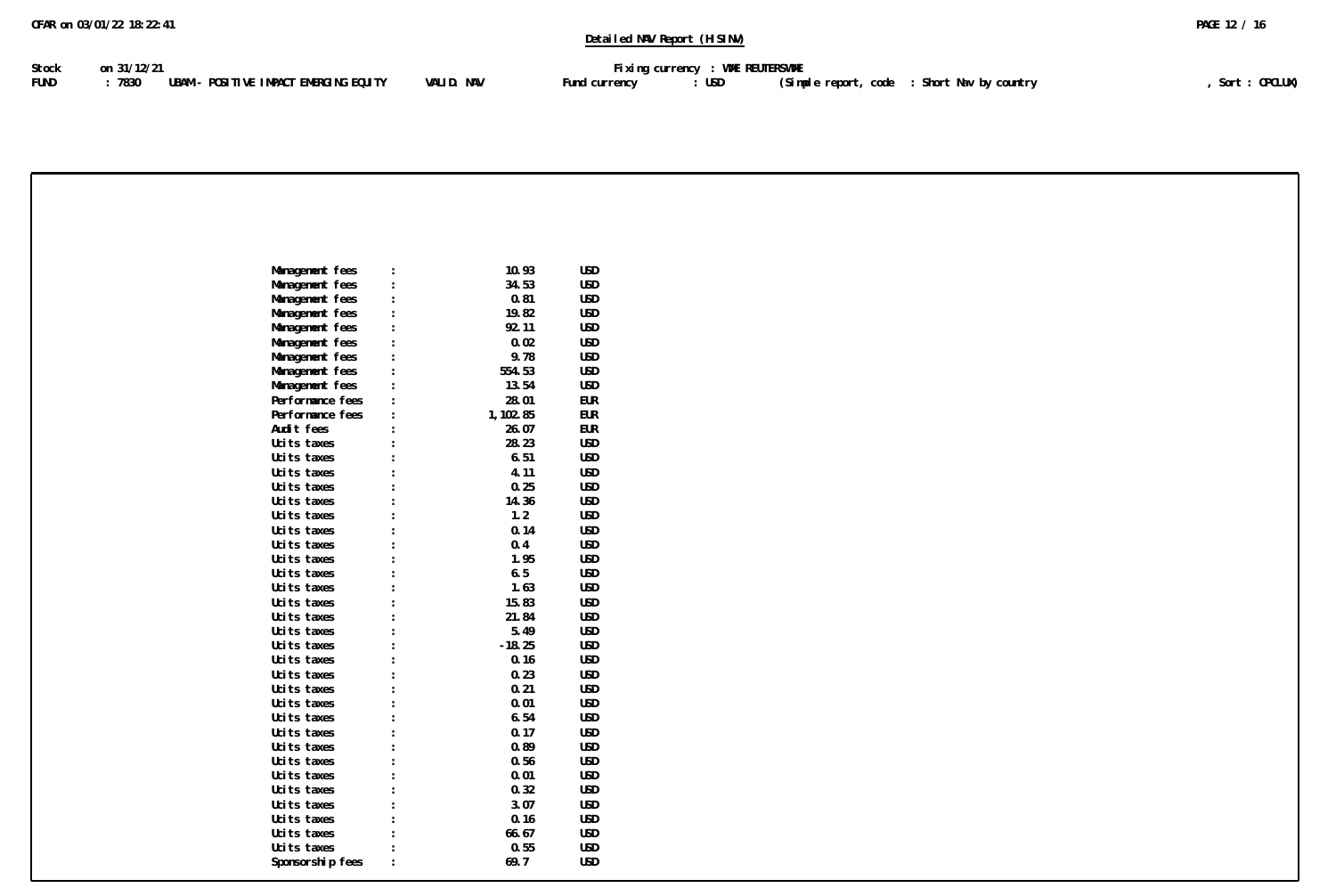| 0FAR on 03/01/22 18:22:41 | PAGE 13 / 16 |
|---------------------------|--------------|
|---------------------------|--------------|

Stock on 31/12/21<br>FUND : 7830 UBAM - POSITIVE IMPACT EMERGING EQUITY VALID. NAV **Fund currency : USD (Simple report, code :** Short Nav by country FUND : 7830 UBAM - POSITIVE IMPACT EMERGING EQUITY VALID. NAV Fund currency : USD (Simple report, code : Short Nav by country **Fund 2001**, Sort : OPCLUX)

|                                                          |                          | Sponsorship fees                     | 16.09                        | USD              |                                        |                   |                   |
|----------------------------------------------------------|--------------------------|--------------------------------------|------------------------------|------------------|----------------------------------------|-------------------|-------------------|
|                                                          |                          | Sponsorship fees<br>Sponsorship fees | 10.13<br>0.61                | USD<br>USD       |                                        |                   |                   |
|                                                          |                          | Sponsorship fees                     | 16.02                        | USD              |                                        |                   |                   |
|                                                          |                          | Sponsorship fees                     | 4.04                         | USD              |                                        |                   |                   |
|                                                          |                          | Sponsorship fees                     | 29.72                        | USD              |                                        |                   |                   |
|                                                          |                          | Sponsorship fees                     | 17.39                        | USD              |                                        |                   |                   |
|                                                          |                          | Sponsorship fees                     | 0.39                         | USD              |                                        |                   |                   |
|                                                          |                          | Sponsorship fees                     | 0.59                         | USD              |                                        |                   |                   |
|                                                          |                          | Sponsorship fees                     | 16.12                        | USD              |                                        |                   |                   |
|                                                          |                          | Sponsorship fees                     | 0.42                         | USD              |                                        |                   |                   |
|                                                          |                          | Sponsorship fees                     | 1.99                         | USD              |                                        |                   |                   |
|                                                          |                          | Sponsorship fees                     | 1.35                         | USD              |                                        |                   |                   |
| Uni t                                                    | Currency Net Asset Value |                                      | Number of shares             | NAV per unit     | Coefficient<br>Coefficient P&L FX Rate | Std subscr. price | Std redemp. price |
| C1 LU2051758147 A CAP USD                                | USD                      | 25, 439, 939. 47                     | 145, 075. 277                | 175.36           | 7.915412849921                         | 175.36            | 175.36            |
| C3 LU2051758659 A CAP EUR                                | <b>USD</b>               | 5, 871, 200. 82                      | 37, 752. 723                 | 155.52           | 1.826772367927                         | 155.52            | 155.52            |
| C6 LU2051759202 AP CAP USD                               | <b>USD</b>               | 3, 698, 257.33                       | 35, 042. 552                 | 105.54           | 1.150664394876                         | 105.54            | 105.54            |
| C8 LU2051759624 AP CAP EUR                               | <b>USD</b>               | 222, 219.75                          | 2, 109. 718                  | 105.33           | 0.069150681462                         | 105.33            | 105.33            |
| CB LU2051760473 I CAP USD                                | <b>USD</b>               | 61, 982, 084.07                      | 350, 031.212                 | 177.08           | 19.28479213326                         | 177.08            | 177.08            |
| CD LU2051760804 I CAP EUR                                | USD                      | 5, 402, 196. 43                      | 30, 054. 433                 | 179.75           | 1.680812055839                         | 179.75            | 179.75            |
| CF LU2051761281 I CAP GBP                                | USD                      | 648, 376.88                          | 2,977.779                    | 217.74           | 0.201732697191                         | 217.74            | 217.74            |
| CI LU2051761794 IP CAP USD<br>CK LU2051762172 IP CAP EUR | <b>USD</b><br>USD        | 1,823,312.72<br>8,531,767.60         | 10, 456. 377<br>58, 596. 868 | 174.37<br>145.60 | 0.567290463116<br>2.654893944475       | 174.37<br>145.60  | 174.37<br>145.60  |
| CN LU2051762768 U CAP USD                                | USD                      | 5, 845, 560.60                       | 36,073.086                   | 162.05           | 1.818769727078                         | 162.05            | 162.05            |
| CR LU2051763659 R CAP USD                                | <b>USD</b>               | 1, 475, 069.80                       | 10,521.895                   | 140.19           | 0.458967531293                         | 140.19            | 140.19            |
| CX LU2051765191 K CAP GBP                                | USD                      | 10, 848, 215.68                      | 61,008.058                   | 177.82           | 3.375239979447                         | 177.82            | 177.82            |
| CY LU2051765357 Y CAP USD                                | USD                      | 98, 041, 278. 76                     | 549,090.868                  | 178.55           | 30.503649439595                        | 178.55            | 178.55            |
| CZ LU2051765605 Y CAP CHF                                | <b>USD</b>               | 24, 658, 350. 14                     | 134, 346. 422                | 183.54           | 7.671969171653                         | 183.54            | 183.54            |
| D1 LU2051758220 A DIS USD                                | USD                      | 6, 348, 292. 98                      | 14, 458. 732                 | 439.06           | 1.975207510656                         | 439.06            | 439.06            |
| D3 LU2051758733 A DIS EUR                                | USD                      | 141, 396. 11                         | 1,441.                       | 98.12            | 0.04399415544                          | 98.12             | 98.12             |
| D6 LU2051759384 AP DIS USD                               | <b>USD</b>               | 214, 982. 30                         | 2,334.                       | 92.11            | 0.066888926418                         | 92.11             | 92.11             |
| DB LU2051760556   DIS USD                                | USD                      | 954, 672. 76                         | 6,005.583                    | 158.96           | 0.297032052636                         | 158.96            | 158.96            |
| DD LU2051760986 I DIS EUR                                | <b>USD</b>               | 55, 937.67                           | 405.                         | 138.12           | 0.017404161256                         | 138.12            | 138.12            |
| DN LU2051762842 U DIS USD<br>DO LU2051763063 U DIS GBP   | USD<br>USD               | 5, 884, 942. 52<br>151, 751. 82      | 33, 366. 493<br>990.         | 176.37<br>153.28 | 1.83102289237<br>0.047215598274        | 176.37<br>153.28  | 176.37<br>153.28  |
| DX LU2051765274 K DIS GBP                                | USD                      | 725, 139.62                          | 4,075.189                    | 177.94           | 0.225614957436                         | 177.94            | 177.94            |
| DY LU2051765514 Y DIS USD                                | USD                      | 2,520,656.05                         | 14, 117, 089                 | 178.55           | 0.784253422452                         | 178.55            | 178.55            |
| DZ LU2051765787 Y DIS CHF                                | USD                      | 58, 987.82                           | 323.                         | 182.62           | 0.018352921207                         | 182.62            | 182.62            |
| K1 LU2051765860 Y CAP EUR                                | USD                      | 1, 447, 080. 31                      | 7,519.704                    | 192.44           | 0.450231077102                         | 192.44            | 192.44            |
| K3 LU2051766249 Y CAP GBP                                | <b>USD</b>               | 6,723,867.98                         | 53,055.518                   | 126.73           | 2.092002085713                         | 126.73            | 126.73            |
| K5 LU2424135478 KC EUR                                   | USD                      | 1, 139.34                            | 10.                          | 113.93           | 0.000354484534                         | 113.93            | 113.93            |
|                                                          |                          |                                      |                              |                  |                                        |                   |                   |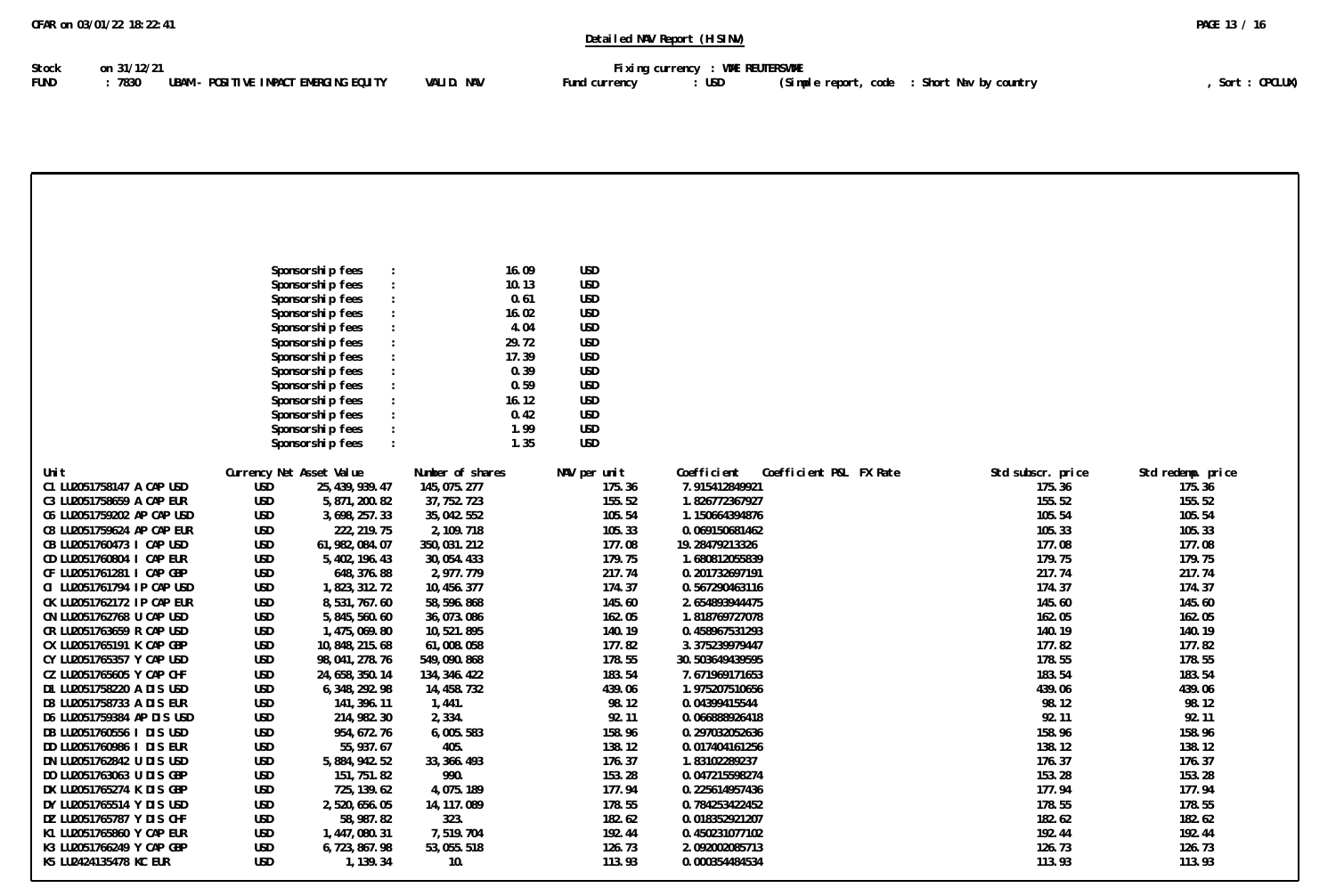| Stock       | on 31/12/21                                       |            |               | Fixing currency : WME REUTERSWME |                                               |               |
|-------------|---------------------------------------------------|------------|---------------|----------------------------------|-----------------------------------------------|---------------|
| <b>FUND</b> | : 7830     UBAM – POSITIVE IMPACT EMERGING EQUITY | VALID. NAV | Fund currency | : USD                            | (Simple report, code   : Short Nav by country | Sort: OPCLUX) |

| R1 LU2051765944 Y DIS EUR | <b>USD</b>             | 713, 942. 18            | 3,709.977                      | 192.44 | 0.222129315805  |             |                              | 192.44          | 192.44          |
|---------------------------|------------------------|-------------------------|--------------------------------|--------|-----------------|-------------|------------------------------|-----------------|-----------------|
| R3 LU2051766322 Y DIS GBP | <b>USD</b>             | 40, 479, 597.36         | 184, 550. 457                  | 219.34 | 12.594462472817 |             |                              | 219.34          | 219.34          |
| R5 LU2411313435 UD EUR    | <b>USD</b>             | 494, 047.85             | 4, 445. 877                    | 111.12 | 0.153716528751  |             |                              | 111.12          | 111.12          |
|                           |                        | Net Asset Value<br>USD: | 321, 404, 264. 72              |        |                 |             |                              |                 |                 |
|                           |                        |                         |                                |        |                 |             |                              |                 |                 |
|                           | CZ<br>DZ               | CHF<br>CHF              | 22, 467, 243.67                |        | 167.23<br>166.4 |             | 0.9111413999<br>0.9111413999 | 167.23<br>166.4 | 167.23<br>166.4 |
|                           | C <sub>3</sub>         | EUR                     | 53, 746. 24<br>5, 162, 856. 86 |        | 136.75          |             | 0.8793527963                 | 136.75          | 136.75          |
|                           | C8                     | <b>EUR</b>              | 195, 409. 56                   |        | 92.62           |             | 0.8793527963                 | 92.62           | 92.62           |
|                           | CD                     | eur                     | 4,750,436.54                   |        | 158.06          |             | 0.8793527963                 | 158.06          | 158.06          |
|                           | СK                     | <b>EUR</b>              | 7,502,433.7                    |        | 128.03          |             | 0.8793527963                 | 128.03          | 128.03          |
|                           | D3                     | EUR                     | 124, 337.06                    |        | 86.29           |             | 0.8793527963                 | 86.29           | 86.29           |
|                           | DD                     | EUR                     | 49, 188. 95                    |        | 121.45          |             | 0.8793527963                 | 121.45          | 121.45          |
|                           | K1                     | EUR                     | 1, 272, 494. 12                |        | 169.22          |             | 0.8793527963                 | 169.22          | 169.22          |
|                           | K <sub>5</sub>         | EUR                     | 1,001.88                       |        | 100.19          |             | 0.8793527963                 | 100.19          | 100.19          |
|                           | R1                     | EUR                     | 627, 807.05                    |        | 169.22          |             | 0.8793527963                 | 169.22          | 169.22          |
|                           | R <sub>5</sub>         | EUR                     | 434, 442. 36                   |        | 97.72           |             | 0.8793527963                 | 97.72           | 97.72           |
|                           | CF                     | GBP                     | 478, 699. 64                   |        | 160.76          |             | 0.7383046078                 | 160.76          | 160.76          |
|                           | СX                     | GBP                     | 8,009,287.62                   |        | 131.28          |             | 0.7383046078                 | 131.28          | 131.28          |
|                           | D <sub>0</sub>         | GBP                     | 112,039.07                     |        | 113.17          |             | 0.7383046078                 | 113.17          | 113.17          |
|                           | DX                     | GBP                     | 535, 373.92                    |        | 131.37          |             | 0.7383046078                 | 131.37          | 131.37          |
|                           | K3                     | GBP                     | 4, 964, 262. 71                |        | 93.57           |             | 0.7383046078                 | 93.57           | 93.57           |
|                           | R <sub>3</sub>         | GBP                     | 29, 886, 273. 25               |        | 161.94          |             | 0.7383046078                 | 161.94          | 161.94          |
|                           |                        |                         | $30/12/21$ :                   |        |                 |             |                              |                 |                 |
|                           |                        | Previous NAV on date    |                                |        |                 |             |                              |                 |                 |
|                           | C1                     | Accumulation 1          | Prev. NAV:                     | 173.8  | (USD)           | Variation : | $+0.898%$                    |                 |                 |
|                           | C <sub>3</sub>         | Accumulation 3          | Prev. NAV:                     | 154.14 | (USD)           | Variation : | $+0.895%$                    |                 |                 |
|                           | C6                     | Accumulation 6          | Prev. NAV:                     | 104.6  | (USD)           | Variation : | $+0.899%$                    |                 |                 |
|                           | C8                     | Accumulation 8          | Prev. NAV:                     | 104.41 | (USD)           | Variation : | $+0.881%$                    |                 |                 |
|                           | СB                     | Accumulation 11         | Prev. NAV:                     | 175.5  | (USD)           | Variation : | $+0.900%$                    |                 |                 |
|                           | CD                     | Accumulation 13         | Prev. NAV:                     | 178.15 | (USD)           | Variation : | $+0.898%$                    |                 |                 |
|                           | $\mathsf{C}\mathsf{F}$ | Accumulation 15         | Prev. NAV:                     | 215.8  | (USD)           | Variation : | $+0.899%$                    |                 |                 |
|                           | CI                     | Accumulation 18         | Prev. NAV:                     | 172.82 | (USD)           | Variation : | $+0.897%$                    |                 |                 |
|                           | СK                     | Accumulation 20         | Prev. NAV:                     | 144.33 | (USD)           | Variation : | $+0.880%$                    |                 |                 |
|                           | CN                     | Accumulation 23         | Prev. NAV:                     | 160.61 | (USD)           | Variation : | $+0.897%$                    |                 |                 |
|                           | CR                     | Accumulation 27         | Prev. NAV:                     | 138.95 | (USD)           | Variation : | $+0.892%$                    |                 |                 |
|                           | СX                     | Accumulation 33         | Prev. NAV:                     | 176.23 | (USD)           | Variation : | $+0.902%$                    |                 |                 |
|                           | СY                     | Accumulation 34         | Prev. NAV:                     | 176.96 | (USD)           | Variation : | $+0.899%$                    |                 |                 |
|                           | СZ                     | Accumulation 35         | Prev. NAV:                     | 181.91 | (USD)           | Variation : | $+0.896%$                    |                 |                 |
|                           | D <sub>1</sub>         | Distribution 1          | Prev. NAV:                     | 435.16 | (USD)           | Variation : | $+0.896%$                    |                 |                 |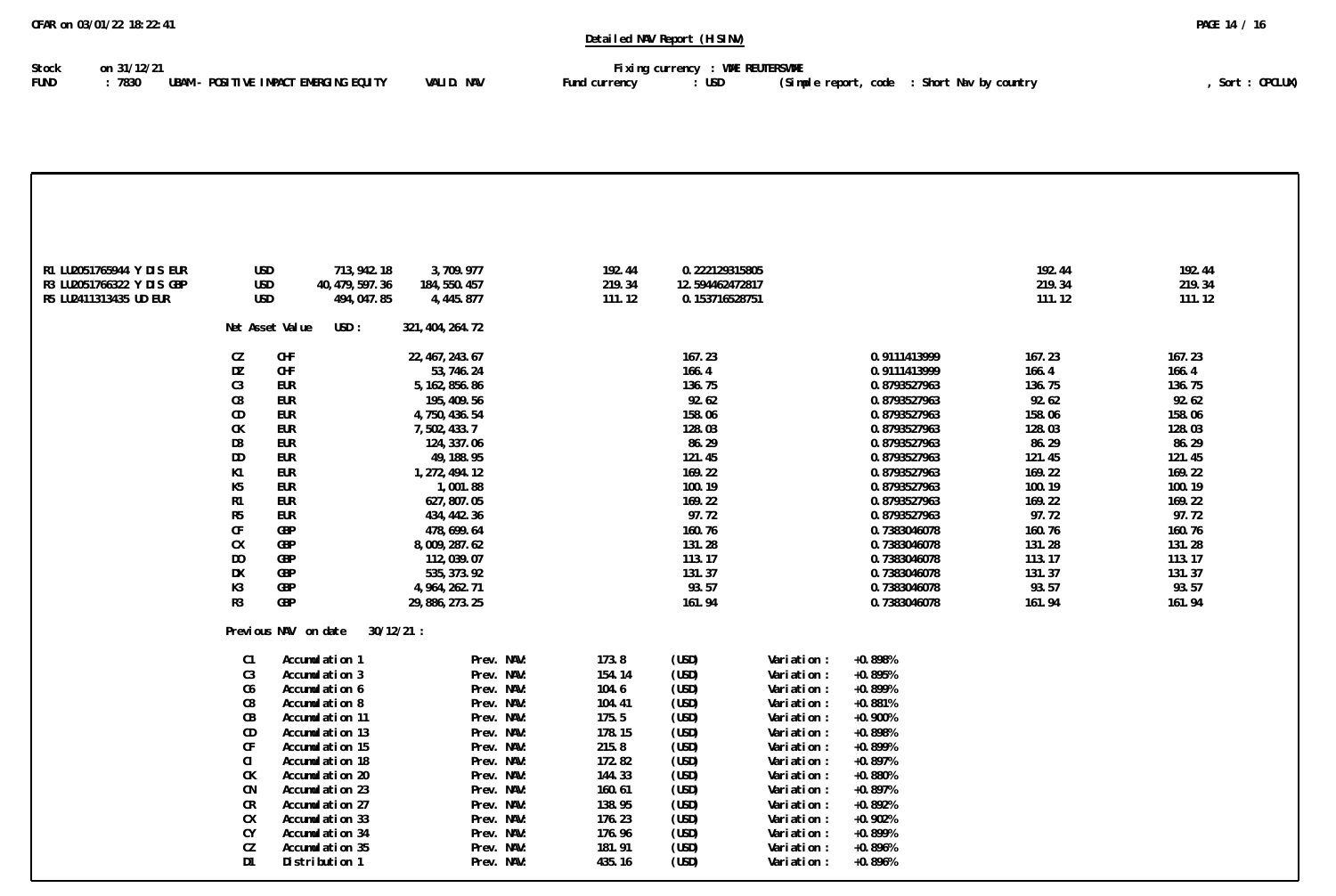| Stock | on 31/12/21                                   |            |               | Fixing currency : WME REUTERSWME |                                               |               |
|-------|-----------------------------------------------|------------|---------------|----------------------------------|-----------------------------------------------|---------------|
| FUND  | : 7830 UBAM - POSITIVE IMPACT EMERGING EQUITY | VALID. NAV | Fund currency | : USD                            | (Simple report, code   : Short Nav by country | Sort: OPCLUX) |

| D <sub>3</sub><br>Distribution 3<br>97.25<br>(USD)<br>Prev. NAV:<br>Variation :<br>$+0.895%$<br>D6<br>Prev. NAV:<br>91.29<br>(USD)<br>$+0.898%$<br>Distribution 6<br>Variation :<br>DB<br>157.55<br>$+0.895%$<br>Distribution 11<br>Prev. NAV:<br>(USD)<br>Variation :<br>DD<br>Distribution 13<br>Prev. NAV:<br>$+0.899%$<br>136.89<br>(USD)<br>Variation :<br>DN<br>Distribution 23<br>Prev. NAV:<br>174.8<br>(USD)<br>Variation :<br>$+0.898%$<br>D <sub>0</sub><br>Distribution 24<br>Prev. NAV:<br>151.92<br>(USD)<br>$+0.895%$<br>Variation :<br>DX<br>$+0.896%$<br>Distribution 33<br>Prev. NAV:<br>(USD)<br>176.36<br>Variation :<br>DY<br>Distribution 34<br>Prev. NAV:<br>176.96<br>(USD)<br>Variation :<br>$+0.899%$<br>DZ<br>Prev. NAV:<br>181.<br>(USD)<br>$+0.895%$<br>Distribution 35<br>Variation :<br>K1<br>Accumulation 36<br>190.72<br>$+0.902%$<br>Prev. NAV:<br>(USD)<br>Variation :<br>K3<br>Accumulation 38<br>Prev. NAV:<br>(USD)<br>$+0.900%$<br>125.6<br>Variation :<br>K5<br>Accumulation 40<br>Prev. NAV:<br>112.92<br>(USD)<br>$+0.894%$<br>Variation :<br>R1<br>190.72<br>Distribution 36<br>Prev. NAV:<br>$+0.902%$<br>(USD)<br>Variation : |                |                 |            |        |       |             |         |
|----------------------------------------------------------------------------------------------------------------------------------------------------------------------------------------------------------------------------------------------------------------------------------------------------------------------------------------------------------------------------------------------------------------------------------------------------------------------------------------------------------------------------------------------------------------------------------------------------------------------------------------------------------------------------------------------------------------------------------------------------------------------------------------------------------------------------------------------------------------------------------------------------------------------------------------------------------------------------------------------------------------------------------------------------------------------------------------------------------------------------------------------------------------------------|----------------|-----------------|------------|--------|-------|-------------|---------|
|                                                                                                                                                                                                                                                                                                                                                                                                                                                                                                                                                                                                                                                                                                                                                                                                                                                                                                                                                                                                                                                                                                                                                                            |                |                 |            |        |       |             |         |
|                                                                                                                                                                                                                                                                                                                                                                                                                                                                                                                                                                                                                                                                                                                                                                                                                                                                                                                                                                                                                                                                                                                                                                            |                |                 |            |        |       |             |         |
|                                                                                                                                                                                                                                                                                                                                                                                                                                                                                                                                                                                                                                                                                                                                                                                                                                                                                                                                                                                                                                                                                                                                                                            |                |                 |            |        |       |             |         |
|                                                                                                                                                                                                                                                                                                                                                                                                                                                                                                                                                                                                                                                                                                                                                                                                                                                                                                                                                                                                                                                                                                                                                                            |                |                 |            |        |       |             |         |
|                                                                                                                                                                                                                                                                                                                                                                                                                                                                                                                                                                                                                                                                                                                                                                                                                                                                                                                                                                                                                                                                                                                                                                            |                |                 |            |        |       |             |         |
|                                                                                                                                                                                                                                                                                                                                                                                                                                                                                                                                                                                                                                                                                                                                                                                                                                                                                                                                                                                                                                                                                                                                                                            |                |                 |            |        |       |             |         |
|                                                                                                                                                                                                                                                                                                                                                                                                                                                                                                                                                                                                                                                                                                                                                                                                                                                                                                                                                                                                                                                                                                                                                                            |                |                 |            |        |       |             |         |
|                                                                                                                                                                                                                                                                                                                                                                                                                                                                                                                                                                                                                                                                                                                                                                                                                                                                                                                                                                                                                                                                                                                                                                            |                |                 |            |        |       |             |         |
|                                                                                                                                                                                                                                                                                                                                                                                                                                                                                                                                                                                                                                                                                                                                                                                                                                                                                                                                                                                                                                                                                                                                                                            |                |                 |            |        |       |             |         |
|                                                                                                                                                                                                                                                                                                                                                                                                                                                                                                                                                                                                                                                                                                                                                                                                                                                                                                                                                                                                                                                                                                                                                                            |                |                 |            |        |       |             |         |
|                                                                                                                                                                                                                                                                                                                                                                                                                                                                                                                                                                                                                                                                                                                                                                                                                                                                                                                                                                                                                                                                                                                                                                            |                |                 |            |        |       |             |         |
|                                                                                                                                                                                                                                                                                                                                                                                                                                                                                                                                                                                                                                                                                                                                                                                                                                                                                                                                                                                                                                                                                                                                                                            |                |                 |            |        |       |             |         |
|                                                                                                                                                                                                                                                                                                                                                                                                                                                                                                                                                                                                                                                                                                                                                                                                                                                                                                                                                                                                                                                                                                                                                                            |                |                 |            |        |       |             |         |
|                                                                                                                                                                                                                                                                                                                                                                                                                                                                                                                                                                                                                                                                                                                                                                                                                                                                                                                                                                                                                                                                                                                                                                            |                |                 |            |        |       |             |         |
|                                                                                                                                                                                                                                                                                                                                                                                                                                                                                                                                                                                                                                                                                                                                                                                                                                                                                                                                                                                                                                                                                                                                                                            |                |                 |            |        |       |             |         |
|                                                                                                                                                                                                                                                                                                                                                                                                                                                                                                                                                                                                                                                                                                                                                                                                                                                                                                                                                                                                                                                                                                                                                                            |                |                 |            |        |       |             |         |
|                                                                                                                                                                                                                                                                                                                                                                                                                                                                                                                                                                                                                                                                                                                                                                                                                                                                                                                                                                                                                                                                                                                                                                            |                |                 |            |        |       |             |         |
|                                                                                                                                                                                                                                                                                                                                                                                                                                                                                                                                                                                                                                                                                                                                                                                                                                                                                                                                                                                                                                                                                                                                                                            | R <sub>3</sub> | Distribution 38 | Prev. NAV: | 217.39 | (USD) | Variation : | +0.897% |
| R <sub>5</sub><br>Distribution 40<br>(USD)<br>Prev. NAV:<br>110.14<br>Variation :<br>$+0.890%$                                                                                                                                                                                                                                                                                                                                                                                                                                                                                                                                                                                                                                                                                                                                                                                                                                                                                                                                                                                                                                                                             |                |                 |            |        |       |             |         |